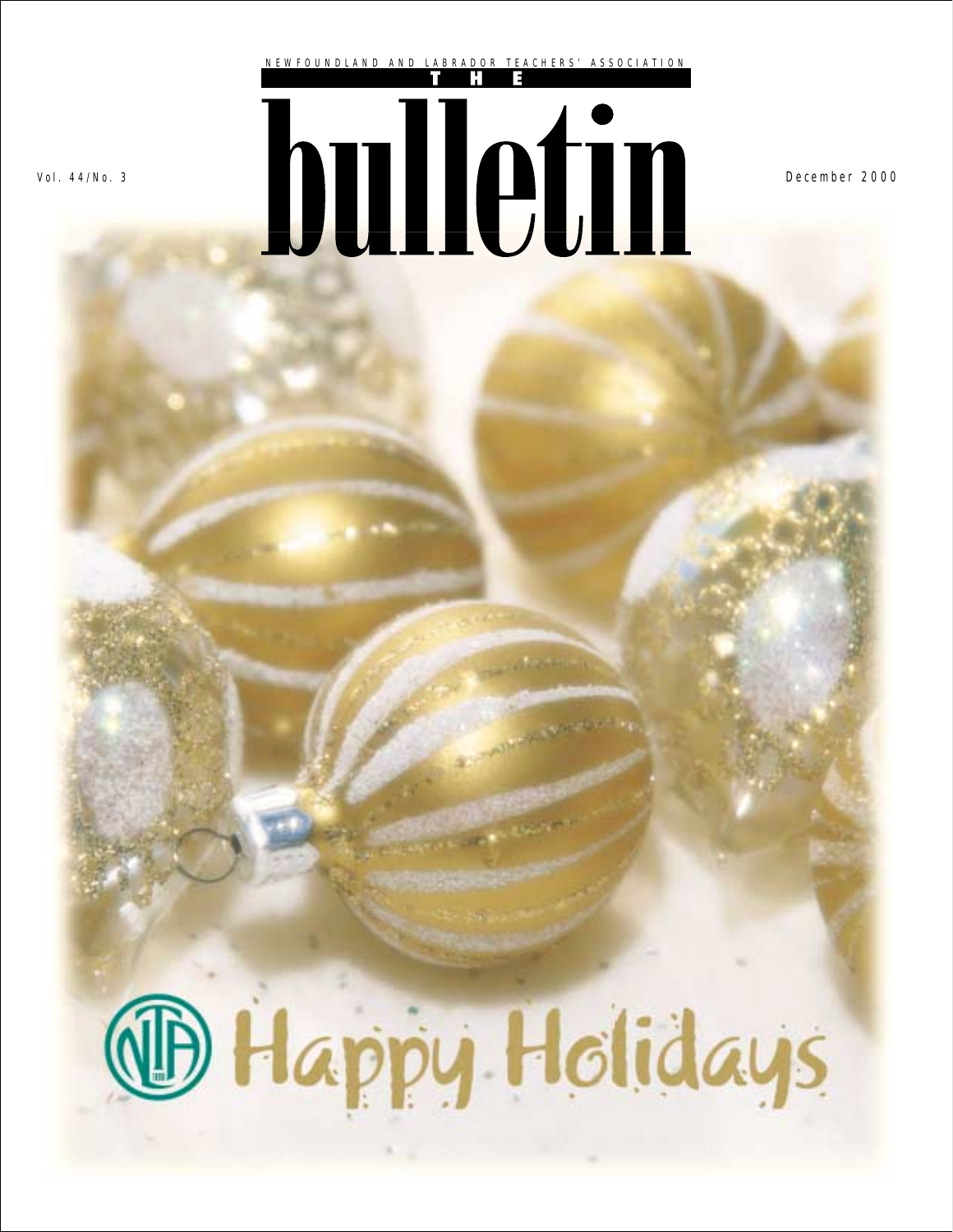

## Tis The Season…

*by* LESLEY-ANN BROWNE

I stood in a lineup for 45 minutes last week<br>to get a toy for my child for Christmas.<br>The demand for the toy is such that there<br>would be none left in a few weeks. Since this stood in a lineup for 45 minutes last week to get a toy for my child for Christmas. The demand for the toy is such that there was an item on the Santa list it had to be purchased. There can be no disappointment on Christmas morning.

As I stood in this lineup with hundreds of other parents my stress level increased. The lineup moved at a snail's pace, inch by inch, and there was always a price that had to be checked or some problem or other at the cash. The people in front of me were grumbling and the woman and her daughter behind me were snapping at each other. Their tone of voice when speaking to each other was not pleasant. There were children crying and whining everywhere. Why parents would put their children through the experience is beyond me. All I could think is that the kids where expressing how we all felt. A good scream may have done wonders for my frustration level as well.

I overheard the lady behind me say they had to get to a phone. There were people waiting for them who would be wondering where they were. They started bickering about where the phone was, who should make the call, and who should stand in line. I couldn't stand it any longer so I turned around and offered my cell phone. This simple act took away a great deal of stress from this family. The man in front made some comment about the phone and someone else made a comment about the dolls he was holding. I expressed an interest in them but that I did not want to go back through the crowds and lose my place in line. The young girl behind me offered to get it for me while her mother waited in line.

One act of kindness followed another and the atmosphere lightened a little. We were all still as frustrated as ever but we had some one to share it with. The time didn't pass any quicker and the line was still as slow but we had a common bond. Frustration in our pursuit of happiness for our children.

As you search for your own sort of happiness this holiday season, I trust you do so while keeping it all in perspective. Remember your reasons for giving, not just receiving and remember that not all people can stand in a lineup for 45 minutes – many have neither the time, health, inclination, nor the funds to do so. I asked someone recently what they were giving for Christmas this year. I thought this to be a legitimate question although they seemed surprised that I used "giving" and not "getting".

As you prepare for the holidays do so at your own pace, do not feel obligated to give beyond your means, and don't forget what the holidays are all about. Have a safe and happy holiday season and remember that it tis the season to be whatever you want it to be, including jolly.



Lesley-Ann Browne Editor

Michelle Lamarche Editorial Assistant

Linda Babstock, John Bishop, Elliott Green, Louise King Design • Printing • Distribution

> Linda Farrell Online Technician

*The Bulletin* is published eight times a year during the school year by the Nfld. and Labrador Teachers' Assn., 3 Kenmount Road, St. John's, Newfoundland, Canada, A1B 1W1. Tel: 709-726-3223; 1-800-563-3599 Fax: 709-726-4302; 1-877-711-6582 e-mail: labrowne@nlta.nf.ca Internet Address: www.nlta.nf.ca

Unless otherwise indicated, materials used in *The Bulletin* may be reproduced or broadcast without permission. Advertisements and/or notices of resources carried in this publication do not imply recommendation by the Association of the service or product. Advertising inquiries should be directed to Michelle Lamarche, Ext. 227.

Subscription Rate: \$16 per year. For subscriptions and address changes contact Printing Services, Ext. 249.

> Deadlines for material are: *Jan/Feb Issue:* January 12 *April Issue:* March 1

> > ISSN-1189-9662



Member of the Canadian Educational Press Association, Canadian Public Relations Society, International Association of Business Communicators, and the Canadian Association of Communicators in Education.

Printed on Recycled Paper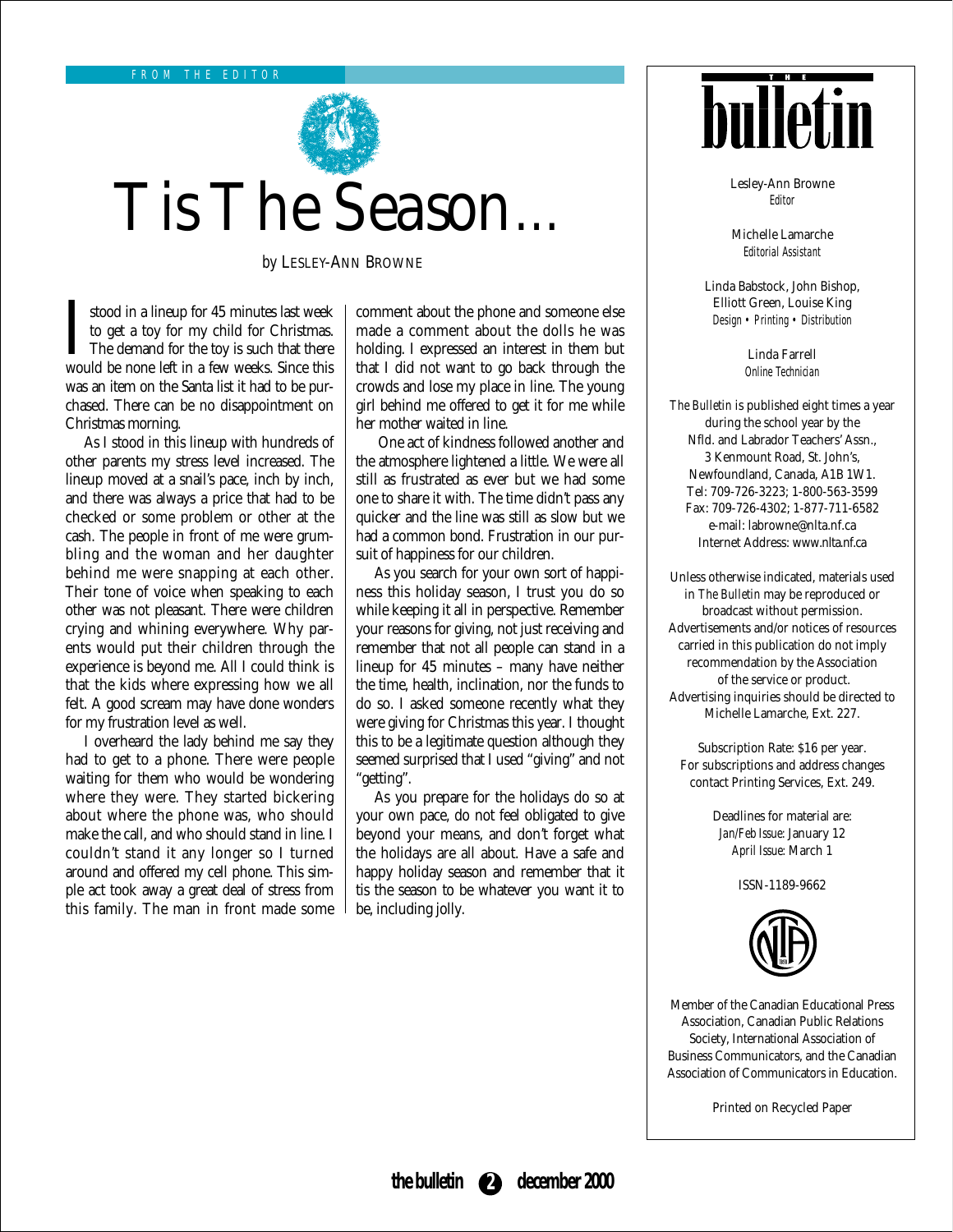### **Features**

### 12 President's Message

*CTF: A Collective Voice for the Welfare of All Teachers by Fred Andrews*

### 13 Christmas Greetings

#### 14 Benefits & Economic Services *The Government Money Purchase Pension Plan by Perry Downey*

15 Benefits & Economic Services *Teacher Salaries: A Cross Canada Comparision*

### 16 Your Collective Agreement

*Employment Insurance: Changes to Maternity and Paternal Benefits by Lloyd Hobbs*

### 17 Your Collective Agreement

*Notice Served to Begin Bargaining by Edward Hancock*

## 19 Group Insurance

*NLTA Group Insurance Alert by Barbara Lewis*

### 20 Living Well

*Emotions Are a Life Puzzle by Marie Wall*

- 22 Canadian Teachers' Federation *The Changing Nature of Teaching by Lesley-Ann Browne*
- 24 Professional Development *Project Overseas: The Malawi Trip by Robert Goulding*
- 26 Education International

*A New Century of Learning: The Roles of Educational Personnel by Wayne Noseworthy*

### **Departments**

| <b>From the Editor</b>   |            |
|--------------------------|------------|
| <b>On Location News</b>  |            |
| <i><b>Obituaries</b></i> | 10         |
| <b>Resources</b>         | 97         |
| Calendar                 | back cover |

#### LETTERS

#### SCHOOL COUNCILS CAN HELP YOUR SCHOOL

ALL PRINCIPALS AND TEACHERS KNOW about school councils – and it can't be denied that the existence of councils can add to an already heavy workload. However, many principals and teachers realize the support that councils can lend to administration, schools and staff. These principals and teachers take advantage of the benefits that councils can bring to their schools.

Research shows that generally parents and community people who become council members become staunch supporters of the school and its staff. They can then help educate the public on the workload and other challenges that principals and teachers face, and on the need for more investment in education. They can then also approach the school board or government to address these concerns, often with more success than the school on its own.

The Newfoundland and Labrador Federation of School Councils (NLFSC) is the umbrella group for school councils across

the province. We provide a communication network, support and information to school councils through regular newsletters, and a united voice in approaching government. NLFSC meets with the Minister of Education and is represented on key government committees, for example the Implementation Team for the *Report of the Ministerial Panel on the Delivery of Education in the Classroom*. NLFSC also works with other provincial and national groups such as the Newfoundland and Labrador Teachers' Association and the Newfoundland and Labrador School Boards Association.

We urge principals and teachers to take advantage of school councils. We urge you to view them as allies and supporters, to provide them with the information they need, and to work together to provide the best education possible for our students. We urge you to encourage your council to join NLFSC to take advantage of the link to other councils across the province and to government.

> *Joan Combdon President, NLFSC*



## Handbook for New Teachers in Newfoundland and Labrador

The NLTA is pleased to announce the publication of a "Handbook for New Teachers in Newfoundland and Labrador". This is the first such publication specifically propered to assist cation of a "Handbook for New Teachers in first such publication specifically prepared to assist new teachers by offering practical suggestions to guide them as they enter this challenging and exciting profession.

This handbook was developed with input from teachers throughout the province through the district teams for the implementation of the Teacher Induction Program. It was first made available in September 2000 and reaction from the field has been very positive.

> **For copies please contact:** Beverley Park (ext. 244) or Susan Cardoulis (ext. 246) Professional Development Division, Newfoundland and Labrador Teachers' Association 3 Kenmount Road, St. John's, NF, A1B 1W1 Tel: 709-726-3223 or 1-800-563-3599 (toll-free) Fax: 709-726-4302 or 1-877-711-6582 (toll-free) E-mail: bpark@nlta.nf.ca OR scardoulis@nlta.nf.ca

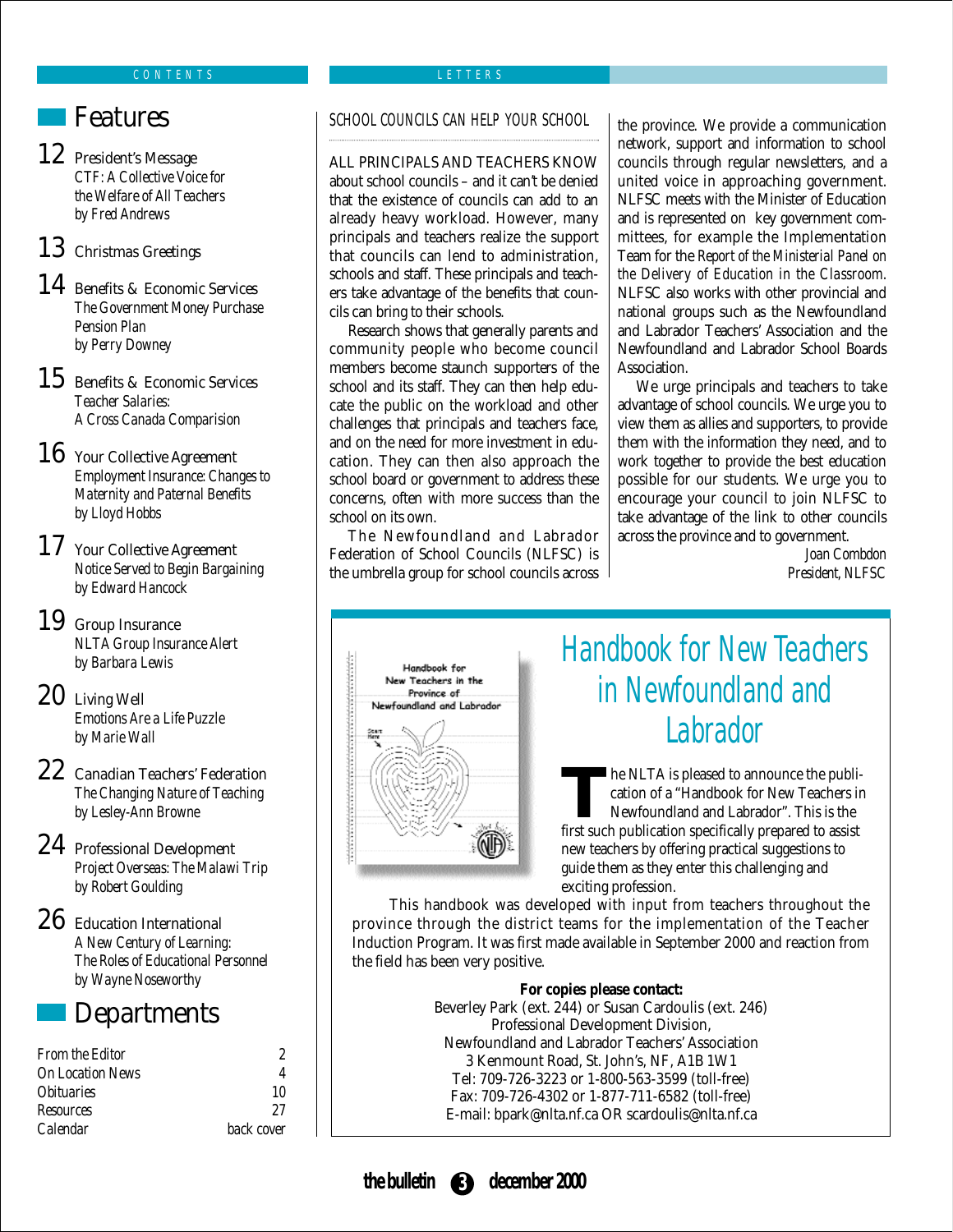## PROVINCIAL/NATIONAL/INTERNATIONAL NEWS

#### **KING'S POINT**

## Postcards 2000 marks passage to the millennium

The excitement is mounting at Valmont Academy in King's Point as the year 2000 comes to an end, and as the Grade 2 and 3 students are getting closer to reaching their millennium goal.

In May month, after reading a story about postcard collecting in their Language Arts program, the Grade 2 students (who are now in Grade 3), became deltiologists, postcard collectors. The students decided to collect 2,000 postcards to mark the passage to the millennium. They began their "Postcards 2000" project by writing a letter that was published in the *Downhomer*. Through relatives, friends, *Downhomer* readers and their local newspaper, *The Norwester*, they received 1,077 fantastic postcards. Anne Warr, the student's Grade 2 teacher, says the *Downhomer* definitely receives thumbs-up from these students!



Students at Valmont Academy displaying some of the over 1,900 postcards they have received so far.

In October, when the rush was on to reach their goal, these students, with the help of the new Grade 2 class, made gigantic postcards that were displayed on *Breakfast Television* and Karl Wells' weather segment on CBC Television. They also designed and sent their own postcards to schools, their favourite hockey teams, famous people such as Mary Kate and Ashley Olsen, the Queen and whoever they could find an address for to enlist help in obtaining their goal. Some students used e-mail to send their messages.

Sister Yvonne Pothier, a retired mathematics professor at Mount Saint Vincent University in Nova Scotia was so thrilled with the graphing and place value skills these students were acquiring through "Postcards 2000" that she gave them her entire collection of postcards. Sister Pothier collected the majority of them while attending the National Conferences for the Teachers of Mathematics throughout Canada and the United States. "The children were ecstatic to receive her 242 fabulous postcards," says Ms. Warr. "The boys were especially thrilled with the wooden Wayne Gretzky postcard that she included."

Ms. Warr says "Postcards 2000" is creating an unforgettable experience for these seven and eight year old students. "This unique millennium project is a super learning experience for all of them. Through postcards they are discovering the treasures of a multicultural world that they are proud to be a part of." The 153rd postcard these Grade 2 and 3 deltiologists were so thrilled to receive was very appropriate. It was a picture of Mickey Mouse's hands holding the world, with the island of Newfoundland very visible. "What an emphatic reminder of who they are," says Ms. Warr. Around the circled postcard was printed the words *Reaching Around the World to Commemorate Both the Diversity and the Unity of Mankind, Epcot Welcomes the Millennium With an International Celebration of the Human Spirit.* "What a great celebration to be a part of! Maybe if Disney leads the way in uniting the world, our children will follow."

Through the generosity of people as far away as New Zealand these Valmont Academy students in a small rural community in Newfoundland have received 1,900 great postcards so far. "Let's celebrate the future hand-in-hand as these students throughout the world welcome the millennium," concludes Ms. Warr.

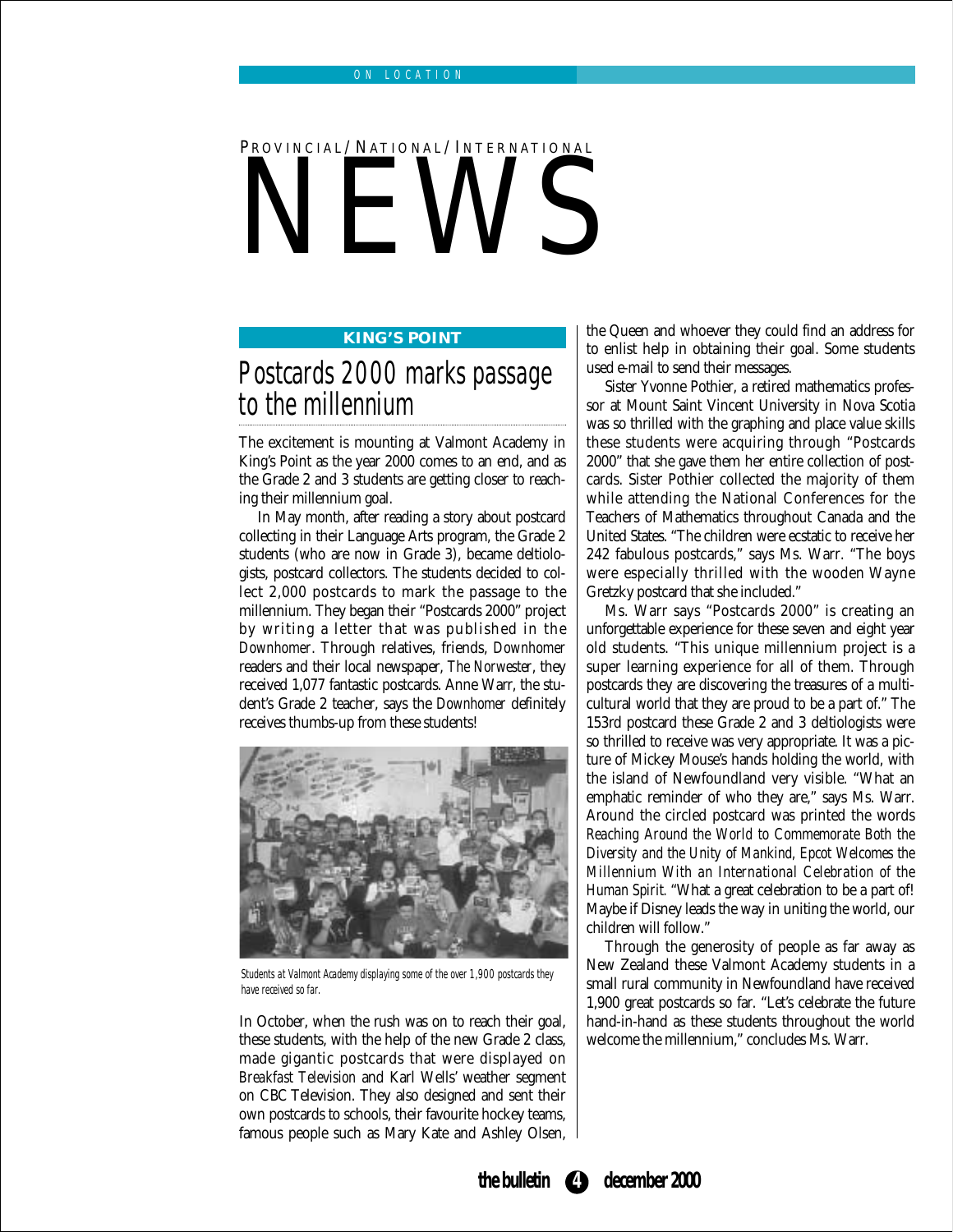#### ON LOCATION

#### **PORT REXTON**

## Magazine gets students thinking

In October the Grade 4 Health class at Bishop White All-Grade in Port Rexton were asked by the *Downhomer Magazine* to answer a selection of questions for their "Kid's Wizdom" page. The questions addressed a variety of topics that get kids and adults thinking as well. Some of the questions the students answered included "What is a streel?", "What does a jigger do?", and "What would you change if you were premier?".



Grade 4 Health class at Bishop White All-Grade in Port Rexton.

"Our Grade 4 students had many interesting and creative answers," says Susan Bonnell, Guidance Counsellor at the school. "It was a great experience for all involved." For their participation, the *Downhomer Magazine* issued the class a \$50 gift certificate towards a purchase from their mail order catalogue.

#### **COTTRELL'S COVE**

## School spirit day recognizes hard work of students

In appreciation for the hard work and good behaviour of the 50 students from K-12 at Cottrell's Cove Academy, the school encouraged it's student council to sponsor a school spirit day this past November. The day started with a special breakfast where volunteers from the community served up pancakes, fruit juice, bologna and toast. "One hundred percent of our students and staff took advantage of this opportunity to share a meal together," says Albert Garland, Science teacher at the school.

After the meal a variety of games were held involving all students and staff. These games included the three-legged race, cart races, cream pie, bottle and marshmallow stuffing contests, as well as musical

chairs. Mr. Garland says all students and staff participated in a most enjoyable morning.

The day was topped off by a dinner served in the high school classroom. "Judging by the laughter and jubilation of the students and staff, we can conclude that our school spirit day did indeed raise spirits," says Mr. Garland. "The students and staff wish to thank the volunteers who prepared our meals and the student council for the good organization in the morning events."

#### **ST. JOHN'S**

## Randall Whiteway Day fundraiser

This past October, a special student was honoured at Holy Cross Elementary in St. John's. Randall Whiteway is a Grade 1 student who had to travel to Montreal in November to undergo complicated surgery to remove a tumour from his leg. The students and staff at Holy Cross declared Wednesday, October 4, Randall Whiteway Day. The Grade 1 classes held a bake sale to help defray the cost of Randall and his mother's travel expenses to Montreal.

Randall's teacher, Ms. Colleen Galgay, says that "everyone will keep Randall and his family in their thoughts and prayers and that she and her students look forward to having Randall back in their midst very soon."



Randall Whiteway

## Students "stuff a bug" during Thanksgiving food drive

For the past two years, Leary's Brook Junior High in St. John's has been partaking in a new Thanksgiving tradition. Elizabeth Ares, Late French Immersion Teacher at Leary's Brook Junior High says, "Instead of stuffing a turkey at Thanksgiving, we stuff a bug! A Volkswagen Beetle, to be more exact."



Students from Leary's Brook Junior High in St. John's surround a Volkswagen beetle during the kick off to their annual Thanksgiving food drive.

**the bulletin 5 december 2000**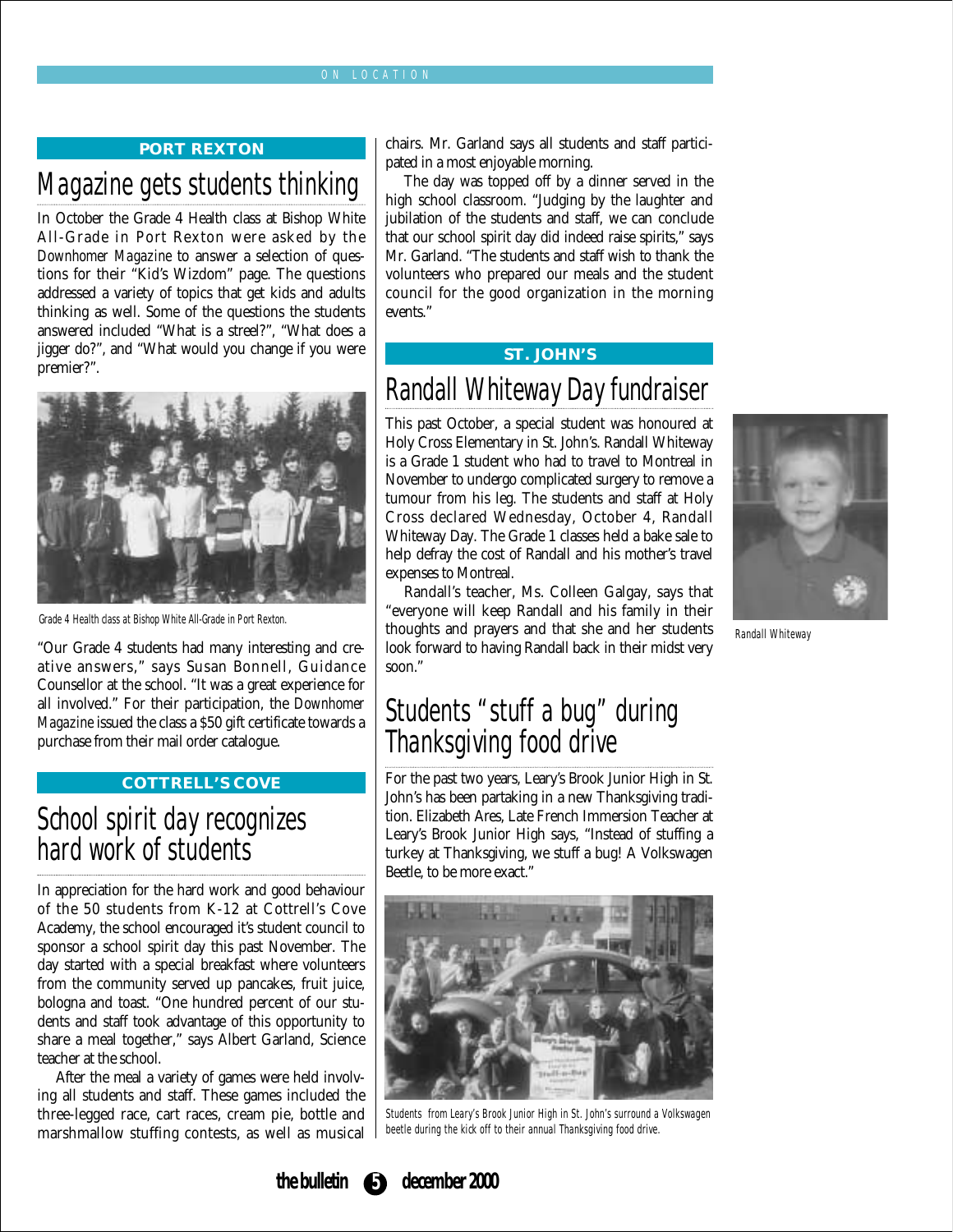In an effort to motivate students to get involved in the annual food drive to help replenish the stocks at the Community Food Sharing Association, Ms. Ares says they came up with a food drive with a twist. Bill Matthew's Audi in St. John's offered the use of two Volkswagen Beetles to fill with food and the annual "Leary's Brook Stuff-A-Bug Food Drive" was born.

This year, students in the school were arranged into house teams. For each food item that was brought in, the house team was awarded a point. Some items, such as lunch items, flour, canned meats, etc. were worth more points than others. The team at the end of the week-long food drive with the most points won pizza. "The ingenuity of the students was astounding," says Ms. Ares. Some students went door to door in their communities to collect food while others collected allowances from their classmates and shopped at supermarkets for specific "high need" items. At the end of the week, Leary's Brook Junior High students were able to "stuff" two Volkswagen Beetles and a teacher's car. The final total was 6,498 items collected in aid of the Community Food Sharing Association.

## Music Council representatives meet to discuss common issues

Music Special Interest Council (MSIC) representatives from across the province met for a weekend of discussion and sharing at the Holiday Inn in St. John's on September 23 and 24, 2000. Delegates from Goose Bay, Clarenville, Avalon West, and both Eastern and Provincial music executives, were able to attend due to financial support from the Professional Development Division of the NLTA.

The weekend extravaganza grew out of the Music Council's provincial executive's mandate to promote and increase more immediate membership input, contact and communication beyond the conventional one way paper contact. While the establishment of new and continued support for veteran regionals and/or contacts was the main driving force behind the weekend, fullest advantage was taken in soliciting input from the provincial cross section of MSIC representatives. Issues and topics included membership drive, regionalprovincial-regional communication, provincial MSIC library status and future operation, arts advocacy and political action, as well as Conference 2001.

In addition to the proposed agenda, delegates were made aware of a recent proposal from the Department of Education regarding an increase in the primary/ elementary language arts time allotment to 40 percent. This proposal greatly reduces the already small time allotment of music at those same levels. Much concern and discussion ensued with potential plans of action. A follow up meeting with other concerned individuals sharing the same view took place on October 5, 2000 for further discussion and plan of action.

The exhausting weekend was deemed a great success. "It was invigorating and reassuring to witness delegates from across our province come together to work towards a common goal," says Mary Dinn, President of the NLTA Music Special Interest Council. "Delegates parted with renewed commitment to establishing and maintaining both new and established regionals and contacts as well as increasing memberships in their areas. Increased and regular communication from the regionals to the provincial council will enable all members to witness the wonderful musical happenings across our province." The provincial music library is currently being tracked down and looked into for future location and operation. Many wonderful ideas were brainstormed for the conference in 2001, with the best part being able to claim that Conference 2001 will truly be a provincial conference. Ms. Dinn says conference input from other members is still welcomed so please get in touch with one of the provincial executive members or your new regional contacts.

#### **NEWFOUNDLAND & LABRADOR**

### Certificate in Career Development

Professionals in the field of career development will soon be able to upgrade their skills from the comfort of their own communities through Memorial University's School of Continuing Education. The school is accepting registrations now for its first Web-based course for the Certificate in Career Development.

Classes for the program began in January 2000 on the St. John's campus. Since that time, four different courses have been offered: *Career Development I* (CADV 1000); *Assessment in Career Development I* (CADV 1100); *The Nature of Work, the Workforce and the Workplace* (CADV 1300); and *Interpersonal Communications* (CADV 1200). Starting this January, the program will reach out to the rest of the province when CADV 1000 goes on-line. On-campus classes will still be available to students preferring that option. CADV 1210, *The Nature of the Helping Relationship*, is slated to be taught on the St. John's campus in winter semester, 2001.

For more information on the Certificate in Career Development and distance education, contact Diana Deacon, Program Developer, School of Continuing Education, Memorial University of Newfoundland, E-mail: ddeacon@mun.ca, Tel: 709-737-3068, Fax: 709-737-8486.

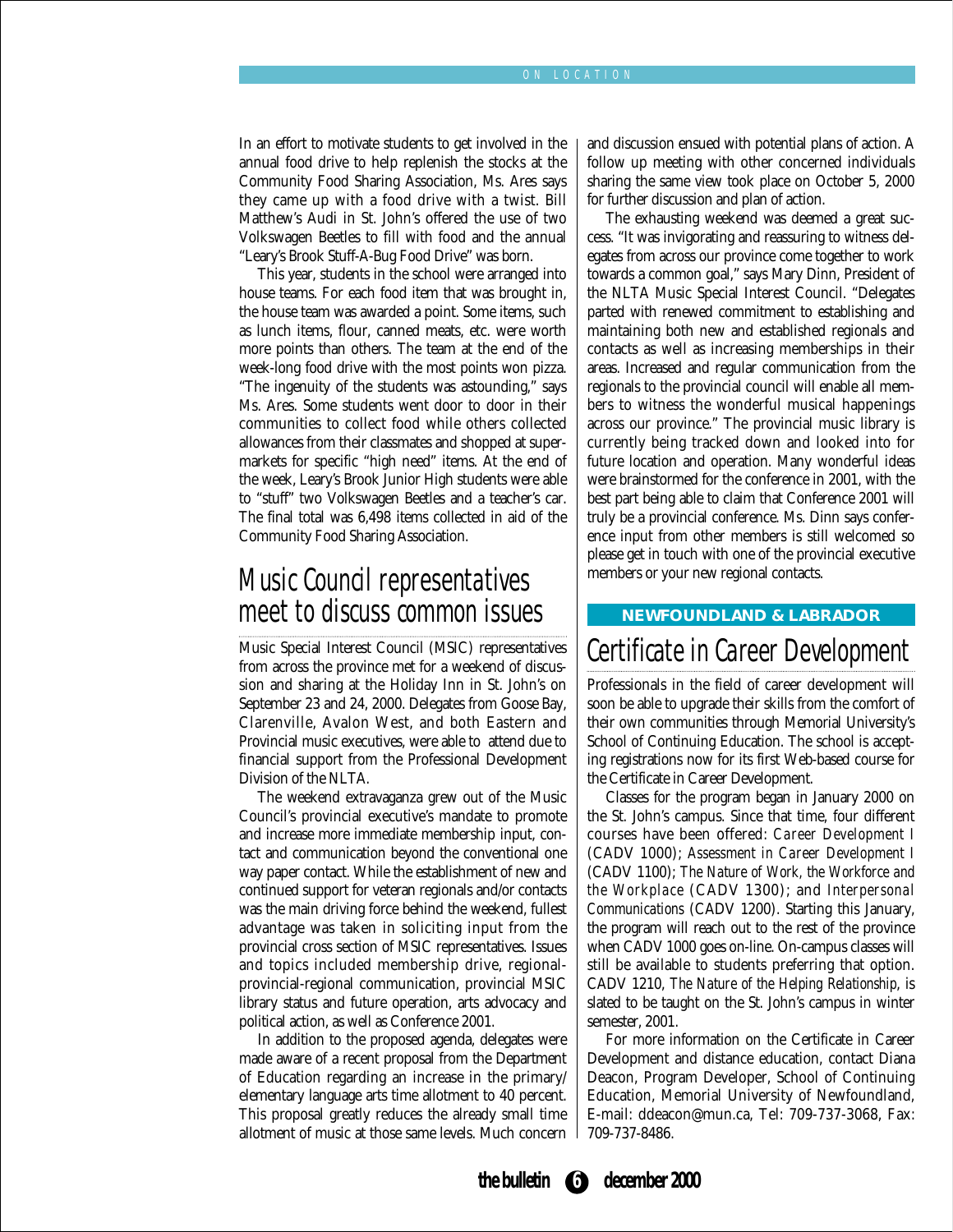#### ON LOCATION

## Generations CanConnect links seniors with youth

Generations CanConnect (GCC) introduces an exciting way of linking seniors with youth through the Information Highway. This program encourages young Canadians, aged 10-18, to interview seniors in order to discover interesting elements of their life experiences. Through this partnership, youth explore, record and celebrate seniors' contributions to their country and their communities. This initiative rewards both youth and seniors across Canada with the opportunity to develop technical skills. Newfoundland and Labrador schools are among the growing number of participants across Canada.

Under the supervision of an adult project leader, youth first interview seniors in person and then write profiles of a minimum of 150 words about a treasured object or a memorable event in the lives of seniors. It is also possible to interview older Canadians on a theme that is specific to your curriculum objectives – cultural diversity, health, beliefs, holidays, religion, acts of heroism, accomplishments, careers, special people, historic events, music, animals, inventions, technology, food, etc. Thereafter, youth produce a web site incorporating their stories and images using provided templates. This information will become part of a searchable digital archive of seniors' memories, personal treasures and experiences, accessible to all on the Generations CanConnect web site. Upon completion of a GCC project which consists of a home page, an introduction and 25 profiles, incentive funding of \$300 will be granted to your school or organization. Remember, you are not limited to one GCC project…think of doing several. In fact, Matthew Elementary School in Bonavista and Harbour Grace Elementary have done more than one GCC project.

Through theme-based GCC projects, some schools in Newfoundland and Labrador have highlighted traditions and experiences specific to this province's heritage. The GCC projects created here portray the region's unique culture. For example, Grade 5 students from Amalgamated Academy in Bay Roberts completed one GCC project on Christmas traditions, another on schooling in the past and a third project on storytelling.

Visit the GCC web site and take advantage of the numerous benefits offered by Generations CanConnect. Everything, including the registration form, program information, and the GCC steps can be found on the GCC web site: generations-canconnect.ic.gc.ca. For further information, telephone 1-800-575-9200 or e-mail: generations.canconnect@ic.gc.ca. Get linked to the past and access the future!

## NLTA scholarships awarded

Six Newfoundland and Labrador students who completed high school last June have been awarded NLTA scholarships for 2000-01. They are: Susan Adams (Ascension Collegiate), daughter of Douglas and Judy Adams, Bryant's Cove; Erika Balsom (Prince of Wales Collegiate), daughter of Catherine Balsom, St. John's; Renelle Bishop (Ascension Collegiate), daughter of Robert and Dorothy Bishop, Cupids; Andrew Dunsmore (Prince of Wales Collegiate), son of Grace Dunsmore, St. John's; Heidi Matthews (Bishops College), daughter of Paul Matthews, St. John's; and Erin McCormack (Regina High School), daughter of Bernadette McCormack, Corner Brook.

The scholarships are awarded annually to dependents of active, retired, disabled, or deceased members of the NLTA and are valued at \$1,000 each. Awards are based on achievement in the scholarship exams administered by the Department of Education and are made in accordance with the Schools Act (Scholarship) Regulations).



Susan Adams



Renelle Bishop



Heidi Matthews



Erika Balsom



Andrew Dunsmore



Erin McCormack

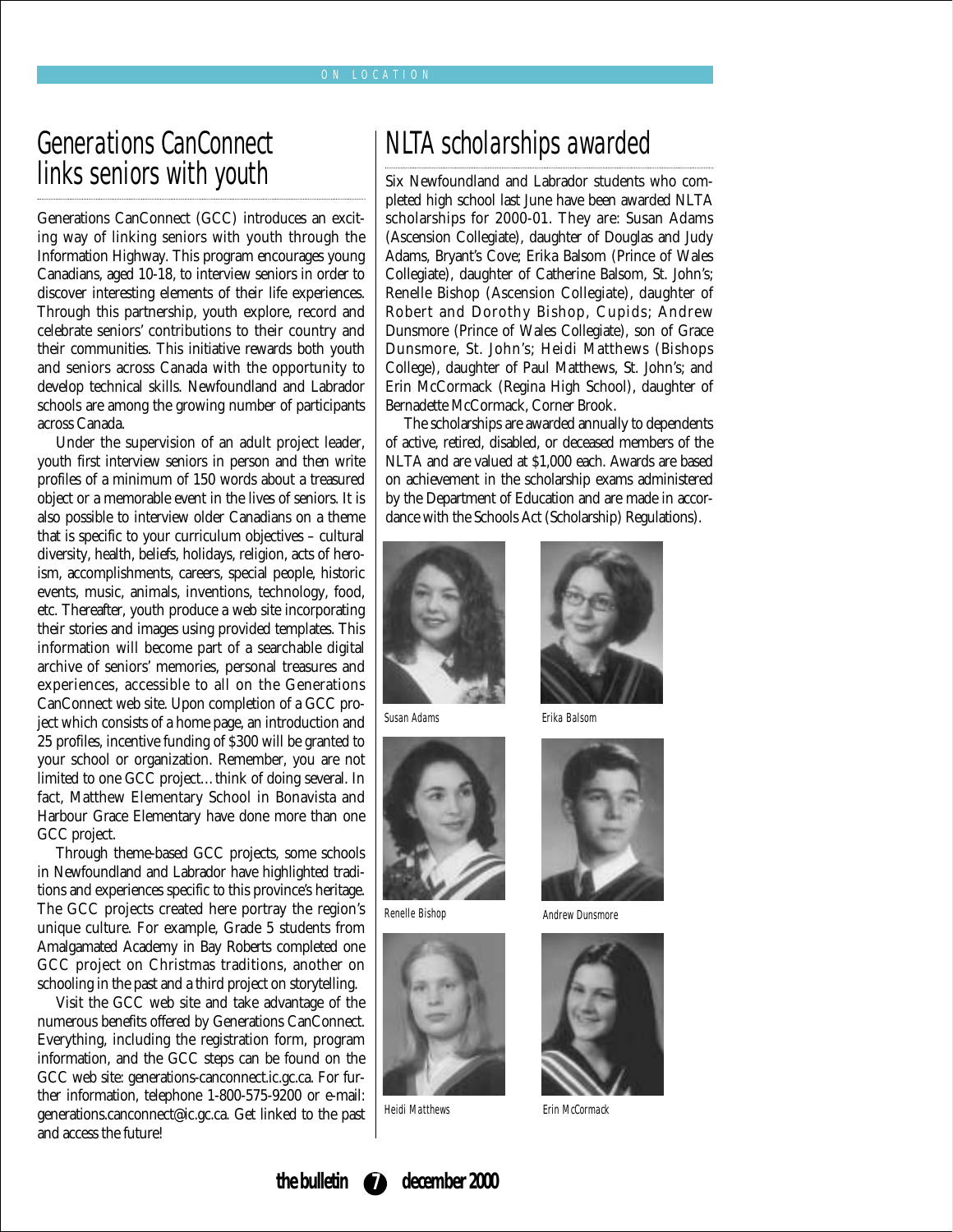## School Recycling Contest

From October 1, 2000 to April 30, 2001, the Multi-Materials Stewardship Board (MMSB) is running a province-wide School Recycling Contest. The goal of the contest, which is open to all K-12 schools in the province, is to increase the amount of beverage containers recycled by provincial schools.

The 2000-01 School Recycling Contest offers schools the opportunity to win great prizes. This year, in addition to 12 computers and hundreds of promotional prizes, the MMSB will match dollar-for-dollar the recycling funds raised by a school.

Once registered in the contest, the MMSB will supply your school with recycling boxes, tops and liners. The MMSB can also provide your school with posters, recycling booklets, pamphlets and helpful information on how to start and run a successful recycling program in your school.

It is very important that all schools wishing to participate in the School Recycling Contest register with the MMSB. Those schools that have not yet registered can do so by contacting Kim Mackey at 709-753-0948.

#### **ATLANTIC CANADA**

### Green Street coming to your school

After Christmas, teachers will start hearing a buzz from their students about a project called Green Street. Launching in early January, Green Street is a pilot project that will be offered to junior and senior high schools in the Atlantic provinces only. The project will encourage students to apply on-line to have one of a number of pre-screened Canadian environmental organizations deliver a program to their class or school for free.

The J.W. McConnell Family Foundation created Green Street with promotional support from CBC Television's *Street Cents*. The goal of the program is to have students initiate an application process that links junior and senior high school classes with high quality environmental programs. Although the students will initiate the project, the support of teachers is crucial. Before the application can be completed, teachers and students will have to work together to select a program best suited for their school. The Foundation is now working with a number of environmental organizations to ensure their programs are creative, relevant to class curriculum and fun for students and teachers alike.

Once applications are approved, schools will receive vouchers from the McConnell Foundation to pay for the chosen programs. Only one application per school will be accepted and a total of 100 applications overall will be approved during this pilot phase.

Green Street Information Kits will be sent to junior and senior high school principals through the Atlantic provinces in early January. Interested teachers can also find out more information about Green Street programs on the *Street Cents* web site at www.cbc.ca/streetcents.

#### **CANADA**

### Canada Book Day 2001

The Writers' Trust of Canada presents Canada Book Day, April 23, 2001, an opportunity to think about writing, reading and the importance of words and creativity for the purpose of communication.

Canada Book Day materials will be distributed to schools in March and will include a school magazine that outlines: curriculum ideas to educate students about Canadian literature, the publishing industry and the joy of reading; details about the poster and school contest; statements and posters created by the winners of last year's contest; and issues pertaining to literary rights. Also included will be display posters as well as \$2-off bookmark/coupons redeemable at local bookstores.

The Canada Book Day 2001 web site will be up and running in January 2001 (www.canadabookday.com). The curriculum ideas outlined in last year's teachers' guide will be uploaded so that educators may reference the site for activity and curriculum development

The Writers' Trust of Canada was founded in 1976 by Margaret Atwood, Pierre Berton, Graeme Gibson and Margaret Laurence. The Writers' Trust of Canada strives to sustain and nurture Canadian writers and writing. Now in its 6th year, Canada Book Day celebrates the important role of literature in this country's past, present and future, nurtures a love of reading in our youth and applauds our literary heroes, promoting and encouraging writers and reading.

For further information on Canada Book Day 2001 contact Heather Wiley, Canada Book Day Coordinator, The Writers' Trust of Canada, Tel: 416, 504-8222, ext. 241 or e-mail hwiley@writerstrust.com.

## Navigating Copyright in Schools

The Council of Ministers of Education, Canada (CMEC), the Canadian School Boards Association (CSBA), and the Canadian Teachers' Federation (CTF) recently announced the publication of *Copyright Matters!*, a booklet designed to inform teachers and school boards about copyright issues. The information booklet, copies of which can be found on-line and in print, has been made available to every teacher and school board in Canada.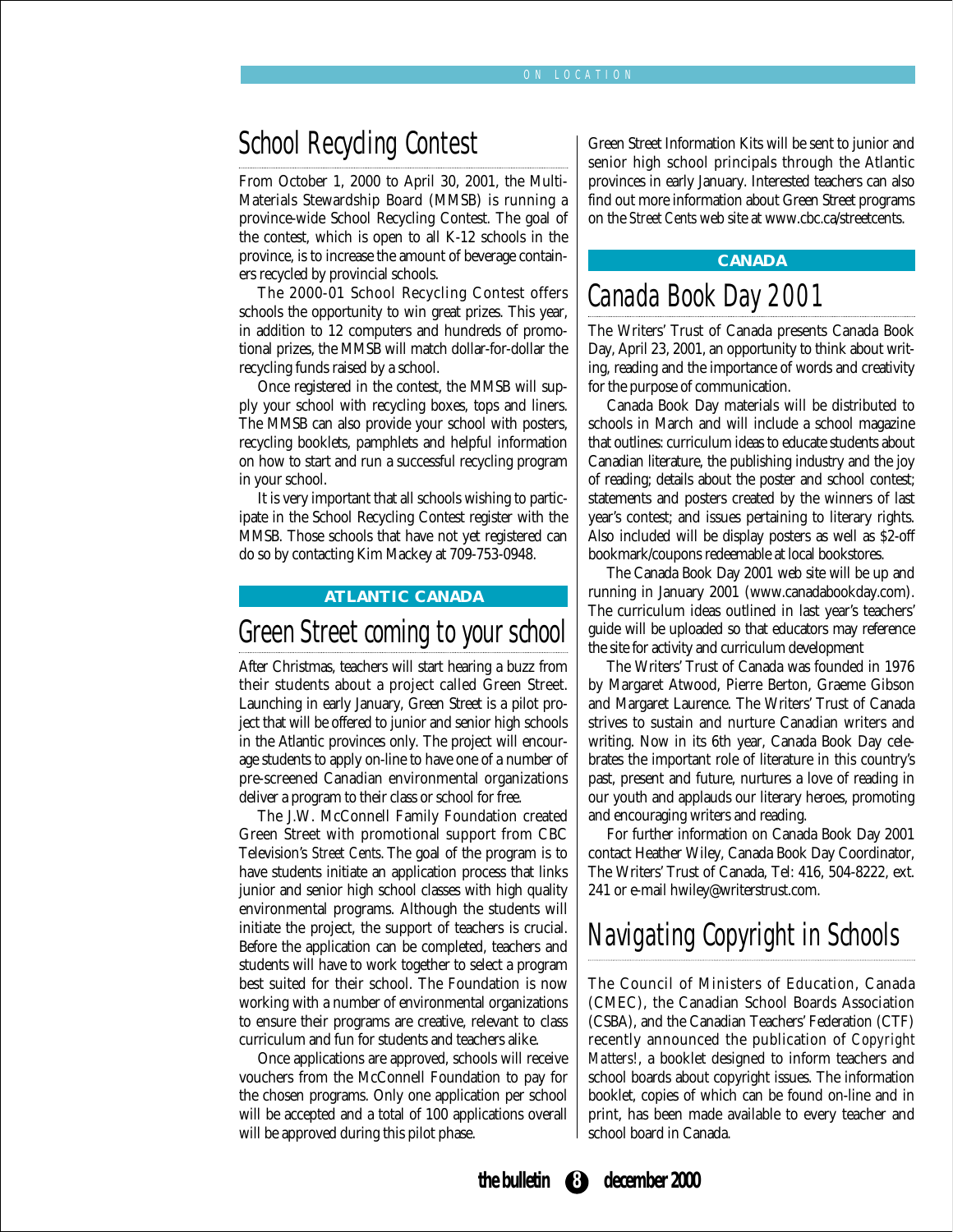#### ON LOCATION

"Teachers – and their students – need to know what current Canadian copyright policies are in place, and *Copyright Matters!* can help them understand how creative thinkers and their innovative ideas are legally protected," said the Honourable Elvy Robichaud, New Brunswick's Education Minister, referring to the launch of the booklet. New Brunswick was the lead CMEC member government behind this initiative.

"In today's schools, students can have access to entire volumes of creative works with the click of a computer mouse," said Kathy LeGrow, President of CSBA. "It is important that they know that creative works – be they in the form of a book, a painting, a newspaper, a TV show, a movie, or a CD-ROM – are related to issues of copyright, as are their own creative works."

"Teachers need to have as much information as possible on copyright because this is an issue they deal with on a daily basis in the classroom," added Marilies Rettig, President of the CTF. "This how-to booklet provides teachers with clear guidelines when photocopying extracts from books, magazines, and newspapers as well as when dealing with web-related and digital information. We hope that this booklet will be helpful now that teachers have greater access to copyrighted materials in the classroom."

On-line copies of *Copyright Matters!* are available at www.cmec.ca, www.ctf-fce.ca, and www.cdnsba.org.

## Web awareness program launched

The Internet has entered our lives so rapidly that resources for understanding and dealing with the Net are in short supply. The Media Awareness Network (MNet), however, has begun to fill the gap. Working in partnership with teachers' associations, school boards, provincial library associations and the Canadian Home and School Federation, MNet has launched *Web Awareness Canada*, a public education program to raise awareness among teachers, parents and librarians about the issues that are emerging as young people begin to use the Internet. This program is supported by MNet's new web site section called *Web Awareness: Knowing the Issues.*

In the teachers' section of the Web Awareness site there are a number of resources to help educators empower children and young people with the critical thinking skills they need for the Net. Here are a few:

*Kids on the Net: Critical Thinking Skills for Web Literacy*, an educators' guide to the skills and knowledge that kids need before surfing the Internet on their own. Information on benefits, risks and classroom applications of the virtual environments and activities that kids enjoy, including web sites, newsgroups, chat rooms, instant messaging and e-mail. Lessons, activities and student handouts on topics such as verifying and authenticating on-line resources, and understanding on-line marketing and privacy issues.

*Privacy Playground*, a downloadable multi-media game for children ages 7 - 10, that helps kids learn to spot Internet marketing ploys and to protect their personal privacy (and safety!) on-line.

*Cybersense and Nonsense*, a downloadable game from the MNet site that helps children ages 9 - 11 recognize bias, discrimination and hate propaganda on the Internet, and encourages them to examine the differences between fact and opinion – on-line and off.

*Jo Cool or Jo Fool*, a tongue-in-cheek on-line module challenging students in Grades 6 - 8 to accompany "Jo" through a series of mock sites that test their savvy surfing skills.

*Challenging On-line Hate: A Guide for Teachers and Parents*, an information resource to help adults understand the issue of cyberhate, its perpetrators and victims.

To help meet the in-service education challenge, MNet has created three PowerPoint modules that educators can license, download and deliver as professional development workshops for their schools or school boards. The three modules are: *Safe Passage* (Internet safety), *Kids for Sale* (on-line marketing to kids) and *Fact or Folly* (authenticating on-line information). Each module is accompanied by speaking notes and a workshop guide containing support materials.

For Web literacy resources and information, visit *Web Awareness: Knowing the Issues* at www.webawareness.org. To license the PowerPoint modules for professional development go to www.webawareness.org and click "workshops" on the side bar for directions. For a listing of media education outcomes for English Language Arts in Newfoundland and Labrador, by grade, with links to MNet teaching units that support these outcomes, try www.media-awareness.ca/eng/med/bigpict/menf.htm.



#### **the bulletin 9 december 2000**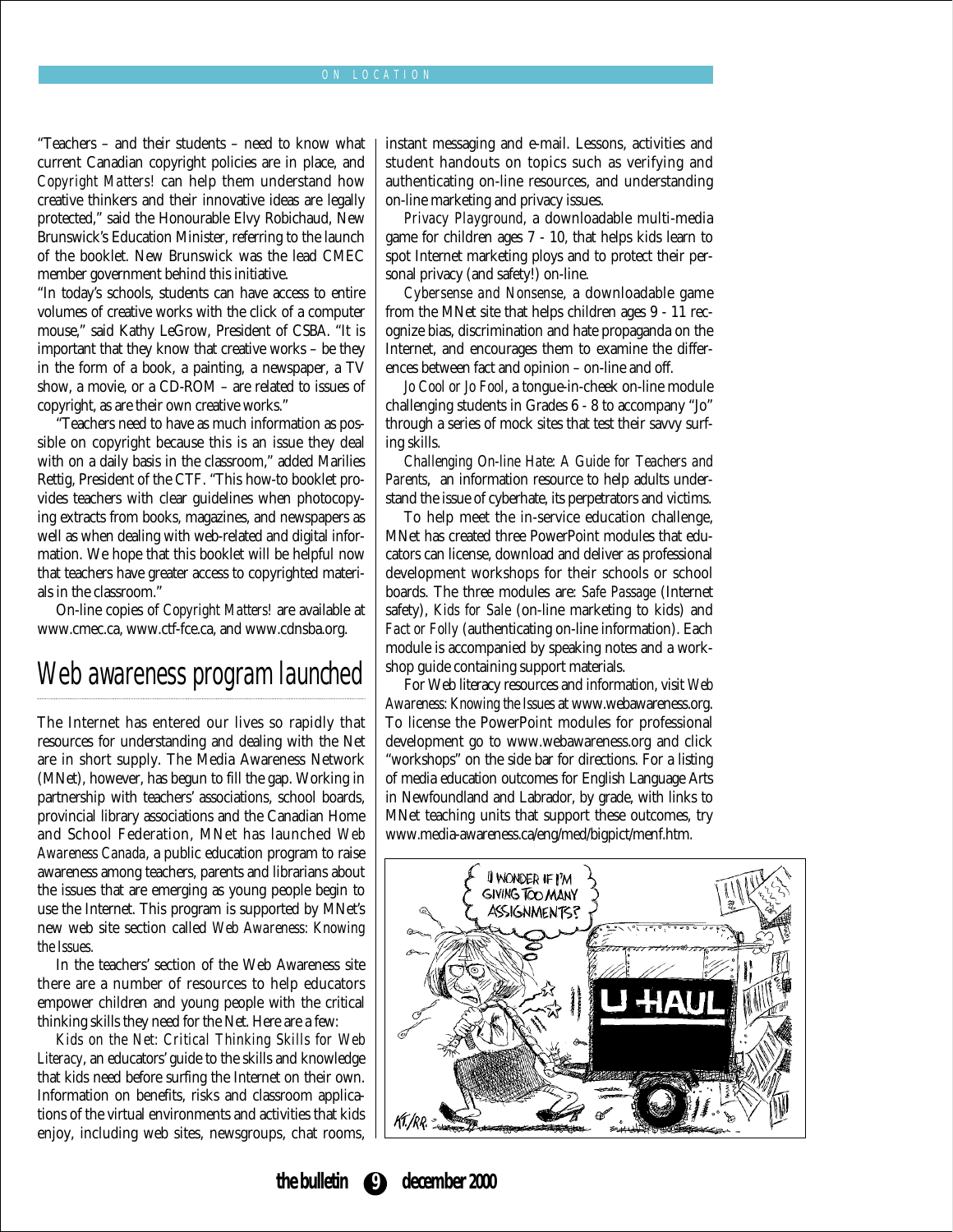#### OBITUARIES

CHARLES JOSEPH BOWN, 1963 – 2000



Charles Bown



Eileen Brake



Elijah Feltham

On October 24, 2000 Charles (Charlie) Bown passed away, surrounded by his loving wife and family at the Health Sciences Centre in St. John's following a truly courageous battle with Lymph Cancer.

Charlie grew up on Bell Island, and when away, always referred to it as the "Motherland". He graduated from St. Edward's High School (now known as St. Michael's) on Bell Island and went on to complete a Music Degree from Memorial University. Charlie began his teaching career at St. Francis Xavier Junior High School, Deer Lake in 1987 and continued in this position both as a music educator and subject teacher until 1992. During his tenure at Xavier, Charlie implemented a very successful band program, which continues today "standing strong and tall", as his legacy to the educational system of Newfoundland and Labrador.

After leaving Xavier and Deer Lake in 1992, Charlie moved on to Ottawa where he acquired a Master's Degree in Vocal Music from the University of Ottawa. While in Ottawa, Charlie met the love of his life, Elizabeth Hochster, whom he married in 1995. He also worked for three years at Rhodes and Company, a real estate agency in Ottawa, while attending University. After attaining an Information Technology diploma in Ottawa, Charlie went on to work in Prince Edward Island and then to Truro, Nova Scotia in Call Center Management.

Though he held various positions outside the field of Music, he brought his love for it to the various milieu to which he graced his presence, and "indeed" found his raison d'être as Tenor Soloist, Organist and Choirmaster in Deer Lake, Ottawa, Prince Edward Island and Halifax.

As a teacher, Charlie touched the lives of many students, instilling in them a "joie de vivre" and an appreciation of all that is good in life. His multitude of friends, and students who became friends, acquired in the many areas in Canada where he worked have only the fondest remembrances.

"Let no man come to you without leaving better and happier". This is how Charlie lived his life, coupled with love, positivity and peace.

When Charlie entered a room, "Greetings" was his well-known saying. When he approached the Gates of Heaven, "Greetings" was probably his salutation, and "Greetings" again when he was directed to the tenor section of the Heavenly Choir.

We who knew Charlie loved him, and to live in the hearts of those who love you is not to die. Charlie will always be remembered with the warmest of memories. Adieu, mon ami.

(*Submitted by Deborah Olson, good friend and colleague*)

EILEEN RUBY (KING) BRAKE, 1929 – 2000

On April 30, 2000 family and friends of Eileen Brake were deeply saddened to learn that she had lost her courageous battle with cancer in Calgary, Alberta.

Eileen was born at Victoria Cove, Gander Bay. She taught at Blake Town, Daniel's Harbour and Corner Brook. In 1984 she retired after 37 years of teaching.

After retiring, she and her husband Gerald enjoyed several winters in Florida. In 1993 they moved from Corner Brook to Calgary but spent their winters in Arizona (which Eileen thoroughly enjoyed). While living in Corner Brook, she was organist at St. Michael's Church for 25 years.

Eileen was a dedicated and committed teacher who touched many young lives. The optimism and values which permeated her own life also had a positive influence in the lives of her students. Her "exemplary patience" both personally and professionally was greatly admired by all who knew her. Eileen's dry but witty sense of humor often helped many of us laugh when we were having a very stressful day. Her friendship will never be forgotten.

Sincere sympathy is extended to her husband Gerald and all other family members. Eileen will be fondly remembered but sadly missed. *Wherever a beautiful soul has been There is a trail of beautiful memories* (*Submitted by Louise Payne, colleague and friend*)

#### ELIJAH FELTHAM, 1924 – 2000

Elijah (Lige) Feltham passed peacefully away after a lengthy illness on August 22, 2000. He had taught school on Deer Island and Gooseberry Island in Bonavista Bay as well as Hodge's Cove, Bauline, Victoria and ended his very rewarding career of 34 years at Glovertown.

Over the years he served his church in various capacities. He was a lay reader, a Sunday School teacher, Board of Management member and leader of Young People's Union. After he retired from teaching in 1980 he worked as Lay Minister in Hillview Pastoral Charge and Salmon Cove/Perry's Cove Pastoral Charge.

Lige leaves to mourn his devoted wife, Ruby, sons Robert (Dora), David (Carolann), Wally (Noileen), Steven (Susan), grandchildren Erin, Andrew, Christopher, Lori, Sarah, Leanna, Kayla and Luke, brother Sam (Bernice), sisters Elvie (Ralph) and Mabel, as well as a large circle of relatives and friends.

He touched so many people with his life, his appreciation and respect of others, his Christian example, his very obvious enjoyment of children, his dry sense of humour and the twinkle in his eye.

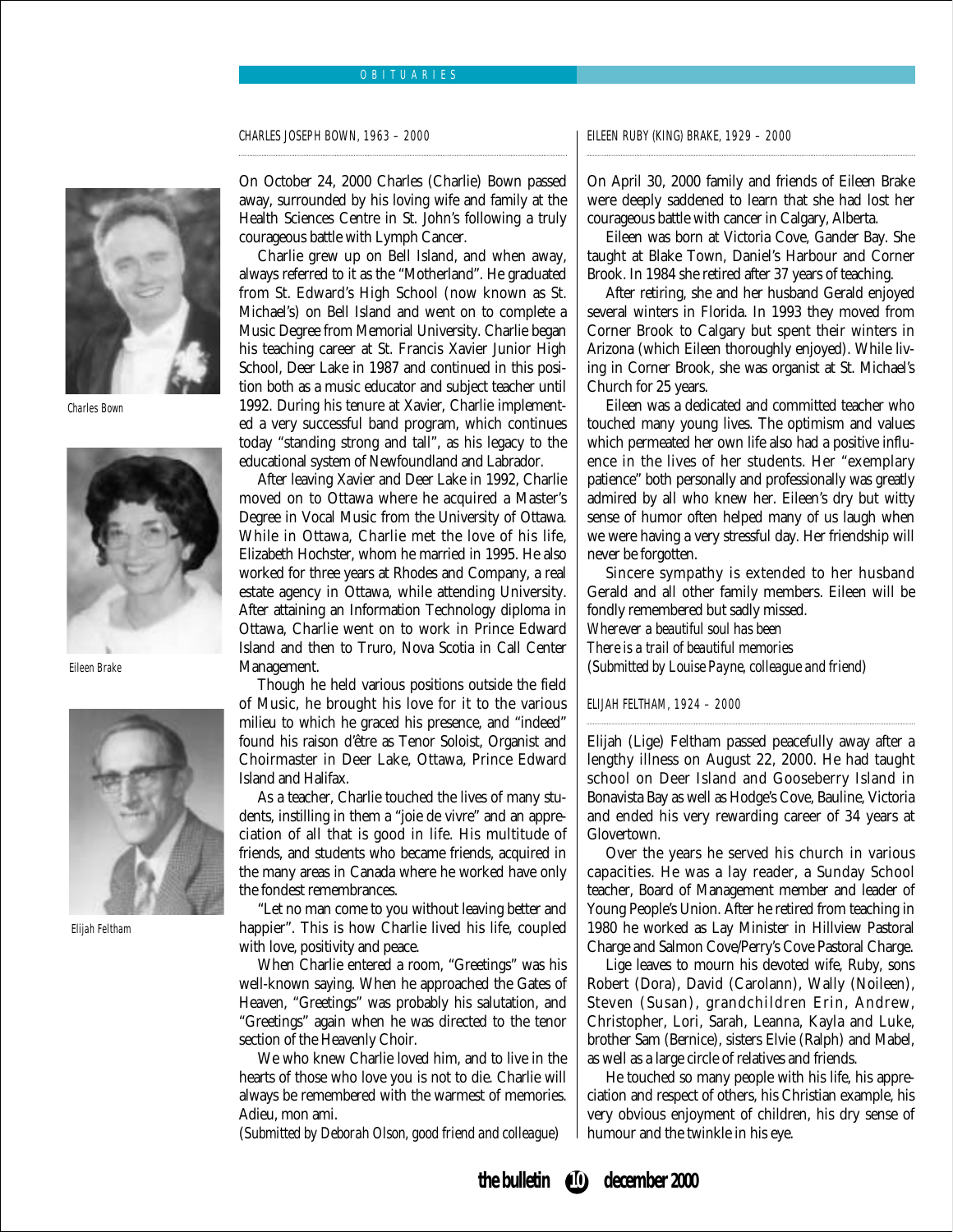#### OBITUARIES

We salute you, Lige! Your earthly journey is done and your heavenly reward is ready to be harvested. (*Submitted by Denise Feltham*)

JOAN (MARTIN) KELLY, 1943 – 2000

The entire community of Gander was deeply saddened when on February 10, 2000, the soul of Joan (Martin) Kelly slipped earth's "surly bonds" for the peace and love of God's eternal kingdom, where there is "no more pain or sorrow, no more illness of death, only an abiding and infinite joy."

Joan was born at Boyd's Cove, Notre Dame Bay, and attended school there. She graduated from St. Michael's High School, Grand Falls-Windsor and Memorial University. Her teaching career, which began in St. John's, took her to St. Alban's, St. Bride's, Marystown, Gander, Happy Valley-Goose Bay, and Port Union. As a teacher, Joan zealously carried out her duties, bringing to them an awareness of the innate worth of each child within her care. She held up to her students a vision of high academic excellence, with sound moral principles within the framework of a truly Christian education. She used all her human faculties, wisdom and talents in her chosen profession. Such a person is vibrantly alive in mind, heart and will. She saw a beautiful world, could hear its music and poetry, and gave of herself in the full gamut and galaxy of human feelings, the wonder, the awe, the understanding of her students in an atmosphere of compassion.

Just as evident as her dedication to her work was her devotion and loyalty to her family, friends and faith. Her husband and her children were so dear to her that their happiness, success and security were as real to her as her own. She was endlessly committed to those whom she loved in a special way and the world will always be a better, happier, and more human place because she lived.

Our parish community has lost a person with a true sense of community, a very fine educator, a devoted wife and mother and a genuinely human person who shared the most precious gift of all – herself. May her soul rest in the peace of Christ which surpasseth all understanding.

We offer heartfelt sympathy to her husband, Bill, her son Christopher, and her daughter Christa, her mother Lucy Martin, her sisters and brothers and other family members. We hope they are consoled in knowing that their great loss is shared by all who knew her. (*Submitted by a friend and colleague*)

LLOYD STONE, 1942 – 2000

Lloyd Stone was a Christian gentleman who treasured his family, valued friends and respected unique qualities in others.

Born at Henley Harbour, Labrador on May 10, 1942, Lloyd often reminisced about "Henley" – his upbringing and remembrances shared with family and friends.

His enduring treasures were his wife, Ida, children Caroline and Jason – a reciprocal relationship of love and respect.

Students and fellow teachers benefited from his professional dedication for 29 years. He was always focused on giving so much to assist others.

Lloyd devoted much time to his church. His religious convictions found expression in his everyday living.

He made a tremendous contribution to Scouting. Ten years were volunteered as a leader, progressing to Regional Commissioner, Vice-President and President of the Humber Regional Council. In 1992, Lloyd received the distinguished "Medal of Merit" and, in 1996, the "Award of Fortitude" for enthusiastically participating despite adversity.

Lloyd assisted the Canadian Diabetic Association as Vice-President, President, Provincial Executive, co-ordinator of the annual appeal and received the prestigious "Special Dedication Award".

At his funeral service on August 3, 2000, the gathering celebrated his life, knowing he had enriched their lives.

To Ida, Caroline (husband Peter Schamerhorn) and Jason, we extend our sympathy.

(*Submitted by Foster Lamswood*)



Joan Kelly



Lloyd Stone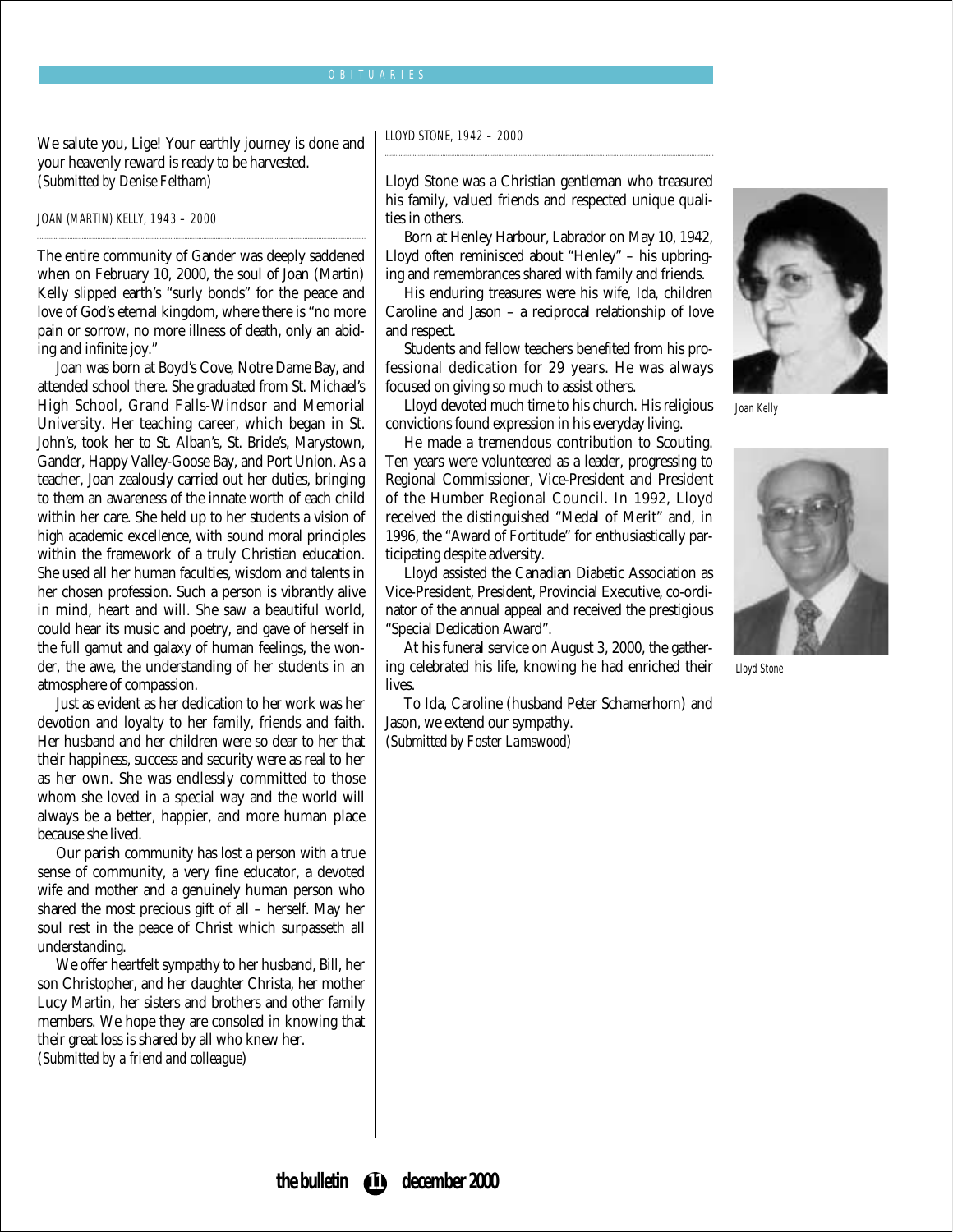## *The Canadian Teachers' Federation* A Collective Voice for the Welfare of All Teachers

*by* FRED ANDREWS

**Algebrary School Start** issue of *NBTA News*, the newsletter of the New Brunswick Teachers' Association, carried an article by NBTA President June MacNairn titled "What does \$18.35, membership to the Canadian New Brunswick Teachers' Association, carried an article by NBTA President June MacNairn Teachers' Federation (CTF), buy for you?". Her article puts into perspective the role of CTF in the lives of all teachers in this province and across Canada.

I agree wholeheartedly with the position put forward by June MacNairn. The following are excerpts from the NBTA article which appeared in the Vol. XLII, No. 1 issue this September.

*CTF has made Advancing the Children's Agenda a priority this year. We keep the issue of child poverty in the forefront to the Federal Government.*

*CTF has identified the issue of teacher supply and demand as being critical right now. Many jurisdictions are experiencing difficulties in securing qualified teachers. Aggressive recruitment campaigns are luring graduates from Canada to accept lucrative perks in the U.S.A. CTF conducts research to ensure that statistics are available to know the full nature of this shortfall.*

*CTF effectively brings the issue of YNN (Youth News Network) and the whole discussion of commercial intrusion into our schools under public scrutiny. All teacher organizations are united in this cause, as is the majority of the Canadian public.*

*CTF has taken leadership in opposing the court challenge to Section 43 of the Criminal Code. We have been successful in this case so far.*

*CTF meets the needs of members in support during labor problems or in negotiation periods in general. They can give all of the affiliates up-to-date statistics on any specific clause in the agreement.*

*CTF has been there for member organizations like Quebec Provincial Association of Teachers, the Northwest Territories and Nova Scotia Teachers Union this year. This was during a work-to-rule, a full-scale strike, a horrendous budget situation and draconian Mike Harris education measuring in Ontario.*

*CTF is a national leader in research on teacher related issues, and organizes workshops for provincial staffs of teacher organizations on such key issues as pensions, teacher supply and demand and negotiations.*

*CTF really shines in being a world leader in international aid and teacher development … heavily involved in the Canadian International Development Agency (CIDA). CIDA is a program which develops initiatives in thirty national and regional teacher organizations in developing countries to promote quality public education. In 1995, 52 Canadian teachers worked with their counterparts in Africa, Asia and the Caribbean on Project Overseas. CTF provides humanitarian assistance – this year to Rwanda and Sierra Leone.*

The Canadian Teachers' Federation is the collective voice of all provincial and territorial teacher affiliates. In addition to their advocacy role, the CTF is the vital communication link that enables each and every affiliate to counter our government employers that seem to be operating more and more as one large bargaining unit. CTF is the only national organization in Canada that represents exclusively the concerns and welfare of teachers.



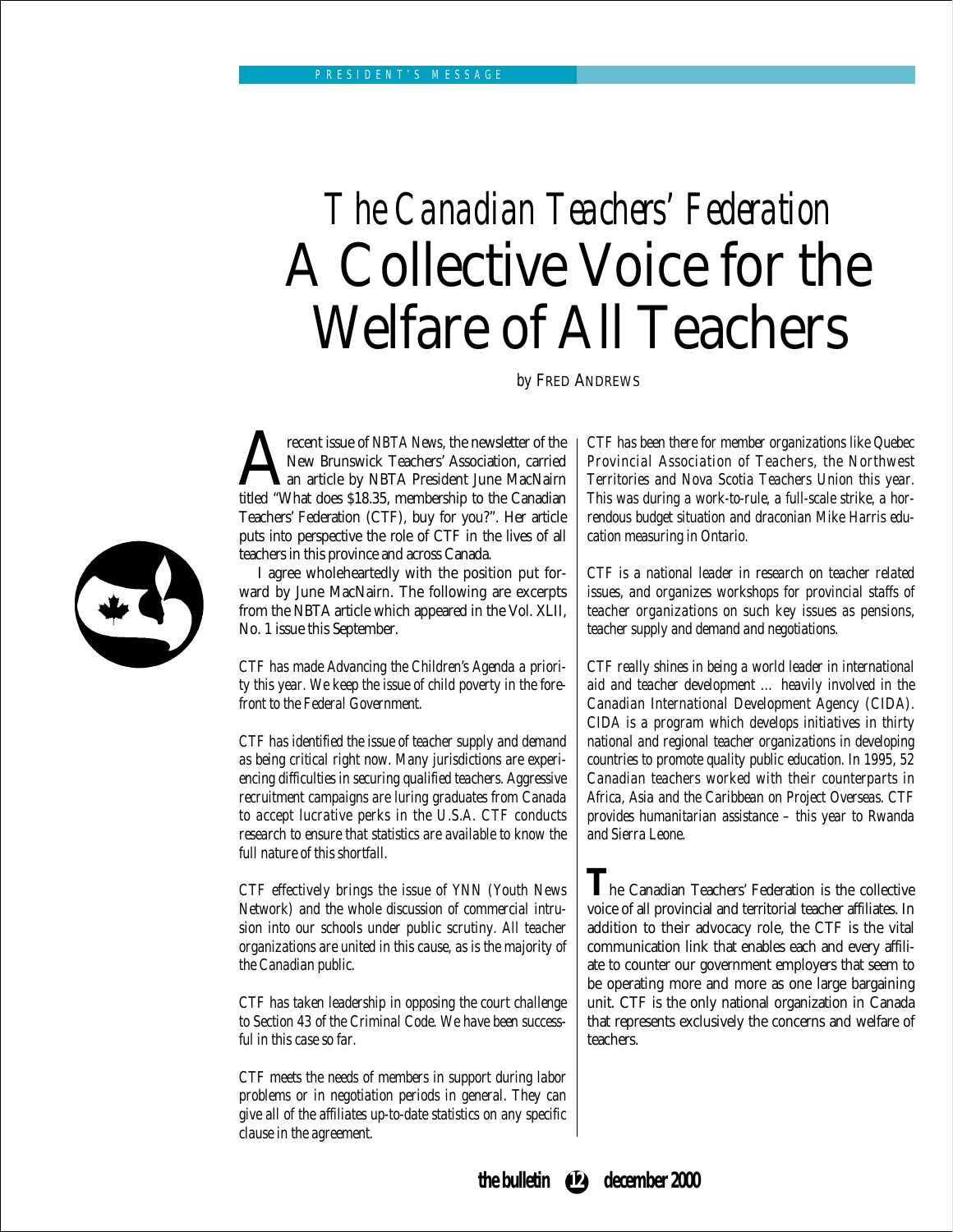## Joyful Wishes for the Holiday Season



 $\mathcal{N}$  hat a busy first term I had this fall. I could not believe that the amount of paper work, the number and frequency of meetings and all the other duties could surpass last year. But they did! This is the situation for all of us as we approach the Christmas season and its long awaited holidays.

Each and every one of us has an individualized plan for the joys and festivity of the holidays. For teachers it is a time to put aside the hustle, bustle and frustrations experienced during the fall term.

For some of us the holiday season may be a time to focus on oneself, family, friends. It may be a time to reflect, to have one's body and spirit re-energized, or to prepare for those winter months ahead. But whatever your plans for this holiday season may your hearts be light, your thoughts on family and friends, and may you arrive back to school in January rejuvenated and stress free.

My thoughts and wishes for a safe and happy holiday season are with you all. On behalf of the Provincial Executive and their families I wish you a joyous and festive holiday season and a happy and prosperous New Year.

Glad Anchews



The first Christmas of a I new century is a symbolic time to give thanks for the good fortune that has come our way and to remember, and commit to assist, those less fortunate than ourselves. The true spirit of Christmas is captured in that theme and causes us to celebrate 2000 years of developing the

Christian ethic.

Christmas is the season of the year when we think of family and close friends. It is a time to reflect on the benefits that we share with one another as the result of hard work, dedication and professional commitment as a society, but especially as members of the educational community. Ours is a profession dedicated to the growth of the human spirit and the betterment of the society that we all serve. The emotions surrounding Christmas capture those sentiments in a very special way.

Since I offered you my Christmas greetings one short year ago, my personal perspectives have broadened considerably. We are grandparents for the first time! Anita and I, and our growing family, wish each of you a joyous Christmas and fulfilling new year.

Christmas motivates us to a spirit of hope, rejuvenation and re-commitment to the doing of good things. This is a challenging time for our profession and for our Association. The new year will be one in which we focus on finding greater rewards and supports for ourselves and for our families.

On behalf of our entire staff at the NLTA, I send you warm greetings and wish you all the rewards of Christmas and the comforts of family and good friends.

Wayne Nosemonty

the bulletin  $\bigcirc$ 

december 2000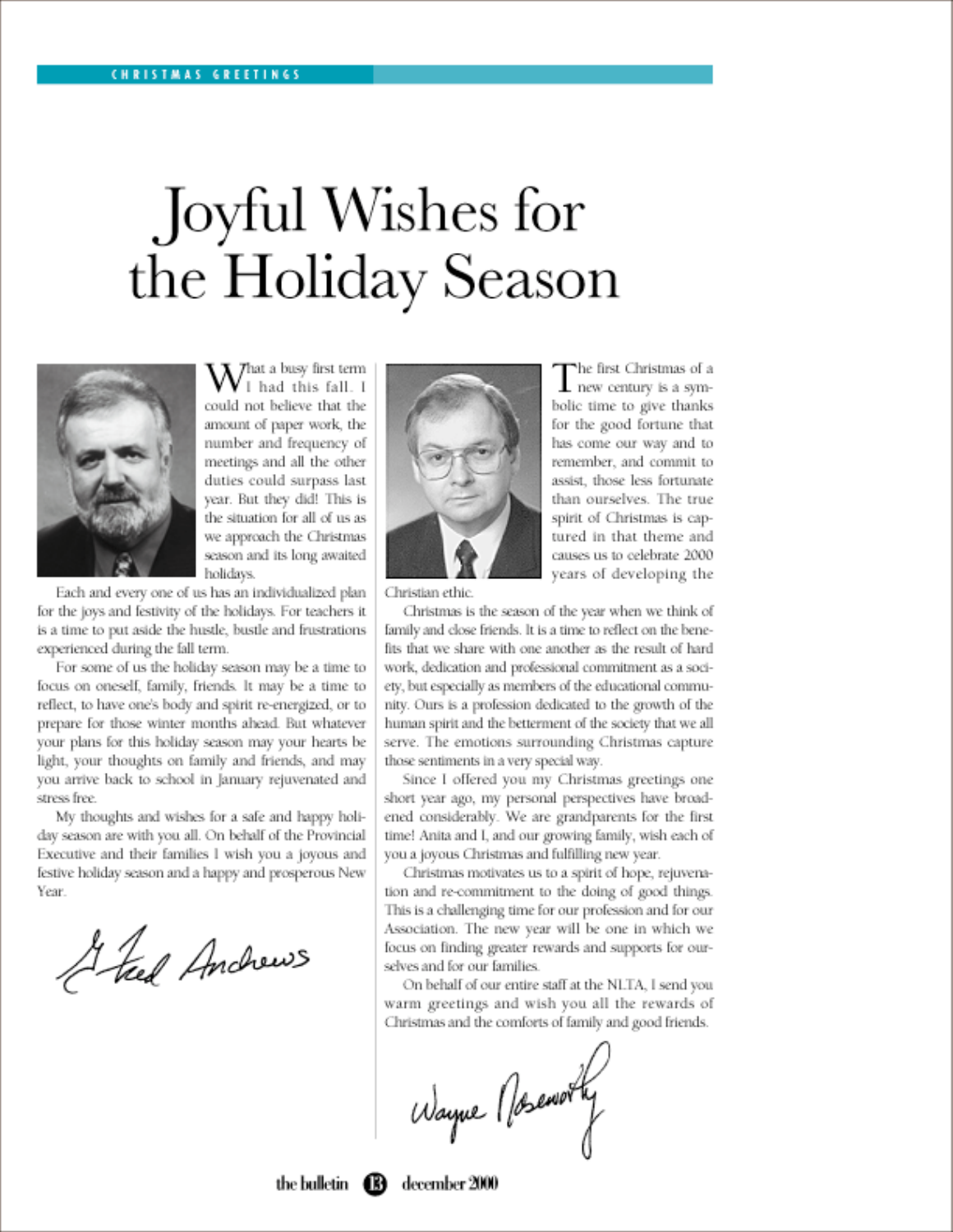## The Government Money Purchase Pension Plan

*by* PERRY DOWNEY

Since 1989 substitute teachers who have worked with a School Board within the province have been required to make pension contributions to a pension plan called the Government Money Purchase ince 1989 substitute teachers who have worked with a School Board within the province have been required to make pension contributions to a pen-Pension Plan (GMPP) at a rate of 5% of salary. These contributions which are matched by the employer are deposited into a GMPP account. These accounts are administered by Canada Trust.

Prior to 1997, a teacher was deemed to be vested in the GMPP if he/she had completed five years of pension contributions. Since 1997, however, a substitute teacher is deemed to be vested upon the completion of two years of pension contributions to the plan. After one meets the vesting criteria, one becomes eligible to receive benefits based on the total accumulated value in one's account.

**"**A review of all GMPP accounts have revealed that many individuals with past contributions to the GMPP's are eligible to avail of the Reciprocal Transfer Agreement which exists between the Teachers' Pension Plan (TPP) and the GMPP.**"**

As of September 30, 2000 there were approximately 19,000 individual member accounts on record in the GMPP, however, over 7,600 were deemed to be inactive. An account is rendered inactive when there is no contribution to the account during the previous 12 month period. Even though, the account may remain inactive, the GMPP is charged a \$2.00 per month administrative fee by Canada Trust for maintaining the record. As of September, a significant number of inactive accounts, both non-vested and vested, contained very small contribution balances, thus placing an annual administrative liability on the overall GMPP, often greater than the value of the account itself.

During the past summer and early fall, officials from the Pensions Division, Department of Finance, have been busy tracking and identifying all inactive accounts. A review of all GMPP accounts have revealed that many individuals with past contributions to the GMPP's are eligible to avail of the Reciprocal Transfer Agreement which exists between the Teachers' Pension Plan (TPP) and the GMPP. This agreement permits the transfer of all cumulative contributions from the GMPP to the TPP. If approved for transfer the cumulative contribution is used to purchase the substitute teaching service as work service credit in the TPP. As you may be aware, the cost of purchasing service time is based on one's age and salary at the time when one elects to purchase. Therefore, the longer one waits, the more costly this option becomes.

Throughout the Fall and Winter, officials from the Pensions Division will continue to identify individual accounts that have been rendered inactive and notify individuals of the options that are available to them. If you are an individual who has contributed to the GMPP in the past, (i.e. has substituted since 1989) but have not made any contributions in the past 12 months, your account is now deemed inactive. Depending on the level of contributions in your account, you may receive notice from the Pensions Division and thus be provided with the various options available to you. If you would like additional information on the value of your GMPP account, you may contact Canada Trust officials at 1-800-668-2648 (Monday to Friday – 8:00 a.m. to 8:00 p.m. and Saturday – 9:00 a.m. to 3:00 p.m., local time Halifax). If you have any questions regarding the Reciprocal Transfer Agreement or the cost associated with substitute teacher service credit recognition, please contact Mr. Lester Porter, Administrative Officer, Pensions Division, Department of Finance at (709) 729-6073.

*Perry Downey is Administrative Officer, Benefits and Economic Services Division, with the NLTA.*

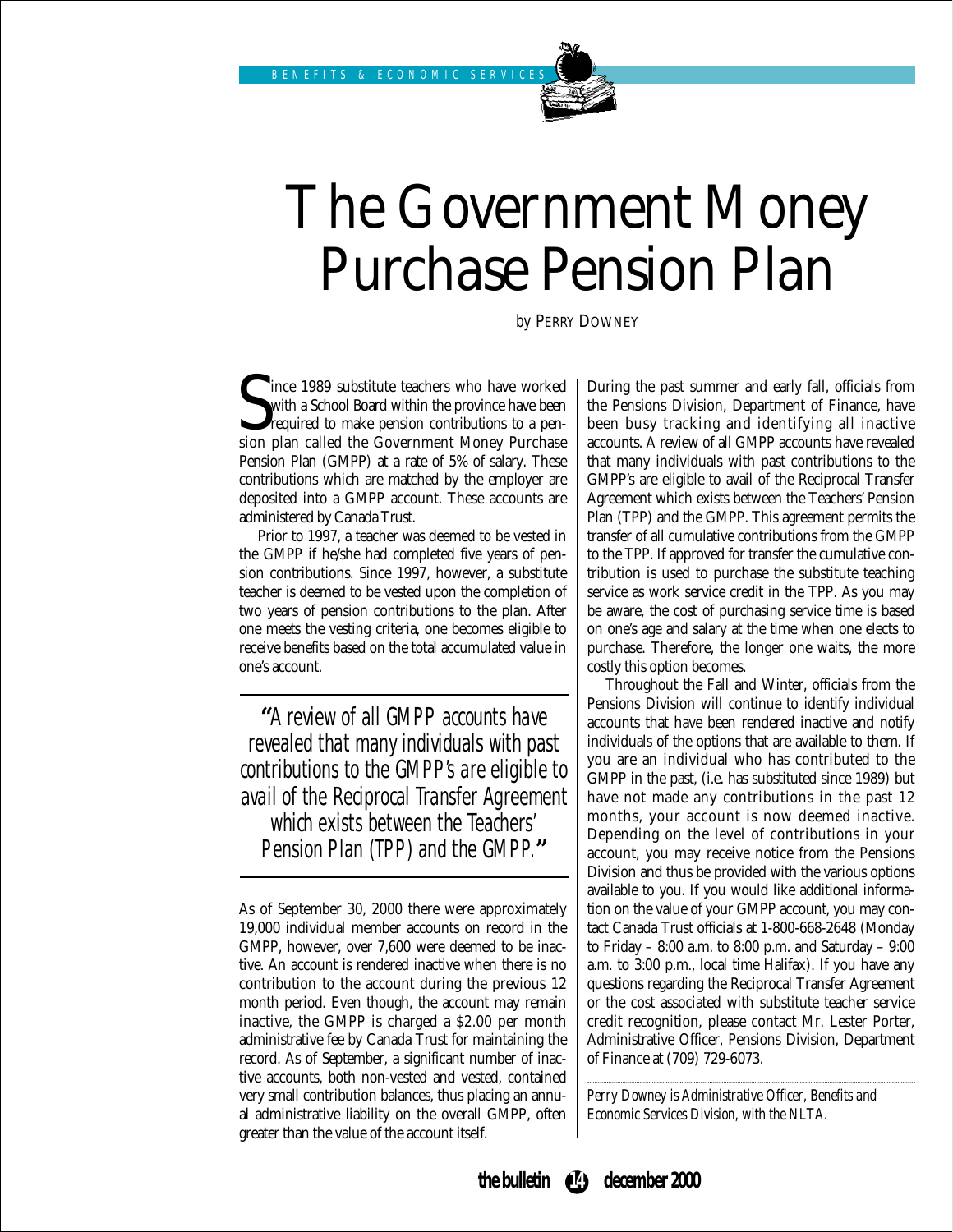## *Teacher Salaries* A Cross Canada Comparison

The following is a comparison of teacher salaries at the highest pay category in teacher salary scales across Canada as of June 30, 2000. The figures are the most current available and were provided to the the highest pay category in teacher salary scales across Canada as of June 30, 2000. The figures NLTA by the Canadian Teachers' Federation. A more detailed comparison of major teacher salary scales in Canada is regularly carried out by CTF and is published in its *Economic Services Bulletin*.

Salary information contained in the following table is based on province-wide salary scales for the four Atlantic provinces, Quebec and Saskatchewan, while Territorial agreements are shown for the Yukon, Northwest Territories and Nunavut. For the remaining four provinces, Ontario, Manitoba, Alberta and British Columbia, local collective agreements are in effect and a sample of salary scales from some of the largest urban centres is included.

| <b>Province</b><br><b>Territory</b> | <b>Agreement</b>                                                                                    | <b>Salary</b><br><b>Category</b>             | <b>Minimum</b>                               | <b>Maximum</b>                               | <b>Steps</b>         |
|-------------------------------------|-----------------------------------------------------------------------------------------------------|----------------------------------------------|----------------------------------------------|----------------------------------------------|----------------------|
| NF                                  | Provincial                                                                                          | VII                                          | \$40,267                                     | \$55,604                                     | 11                   |
| PE                                  | Provincial                                                                                          | <b>CVI</b>                                   | \$34,191                                     | \$53,006                                     | 11                   |
| NS <sup>1</sup>                     | Provincial                                                                                          | TC7                                          | \$38,673                                     | \$59,523                                     | 11                   |
| NB                                  | Provincial                                                                                          | <b>CVI</b>                                   | \$35,608                                     | \$54,792                                     | 11                   |
| QC <sup>1</sup>                     | Provincial                                                                                          | 19 years                                     | \$39,025                                     | \$59,280                                     | 15                   |
| ON                                  | Elementary: Ottawa-Carleton<br><b>Toronto</b><br>Secondary: Ottawa-Carleton<br><b>Thames Valley</b> | A4<br>A4<br>A <sub>4</sub><br>A <sub>4</sub> | \$38,077<br>\$38,400<br>\$38,077<br>\$36,067 | \$64,779<br>\$65,642<br>\$65,078<br>\$65,044 | 11<br>11<br>11<br>11 |
| MB <sup>1</sup>                     | Winnipeg                                                                                            | VI                                           | \$39,188                                     | \$59,326                                     | 10                   |
| <b>SK</b>                           | Provincial                                                                                          | VI                                           | \$34,724                                     | \$55,964                                     | 11                   |
| AB                                  | Calgary<br>Edmonton                                                                                 | $\mathbf{F}$<br>$6\phantom{1}6$              | \$38,720<br>\$38,607                         | \$62,268<br>\$61,808                         | 12<br>12             |
| <b>BC</b>                           | Vancouver                                                                                           | 6M                                           | \$43,567                                     | \$65,375                                     | 11                   |
| YT                                  | <b>Territorial</b>                                                                                  | VI                                           | \$49,391                                     | \$70,952                                     | 11                   |
| NT                                  | <b>Territorial</b>                                                                                  | $\overline{7}$                               | \$52,629                                     | \$75,200                                     | 12                   |
| Nunavut                             | <b>Territorial</b>                                                                                  | $6\phantom{1}6$                              | \$52,503                                     | \$75,019                                     | 12                   |
|                                     |                                                                                                     |                                              |                                              |                                              |                      |

<sup>1</sup> The ranking of pay categories for Quebec and Nova Scotia exclude the highest pay category requiring a doctoral degree given that most provinces do not have a similar category. As well, category VII for Winnipeg, in which there are relatively few teachers, was also excluded from that jurisdiction's ranking.

#### **the bulletin 15 december 2000**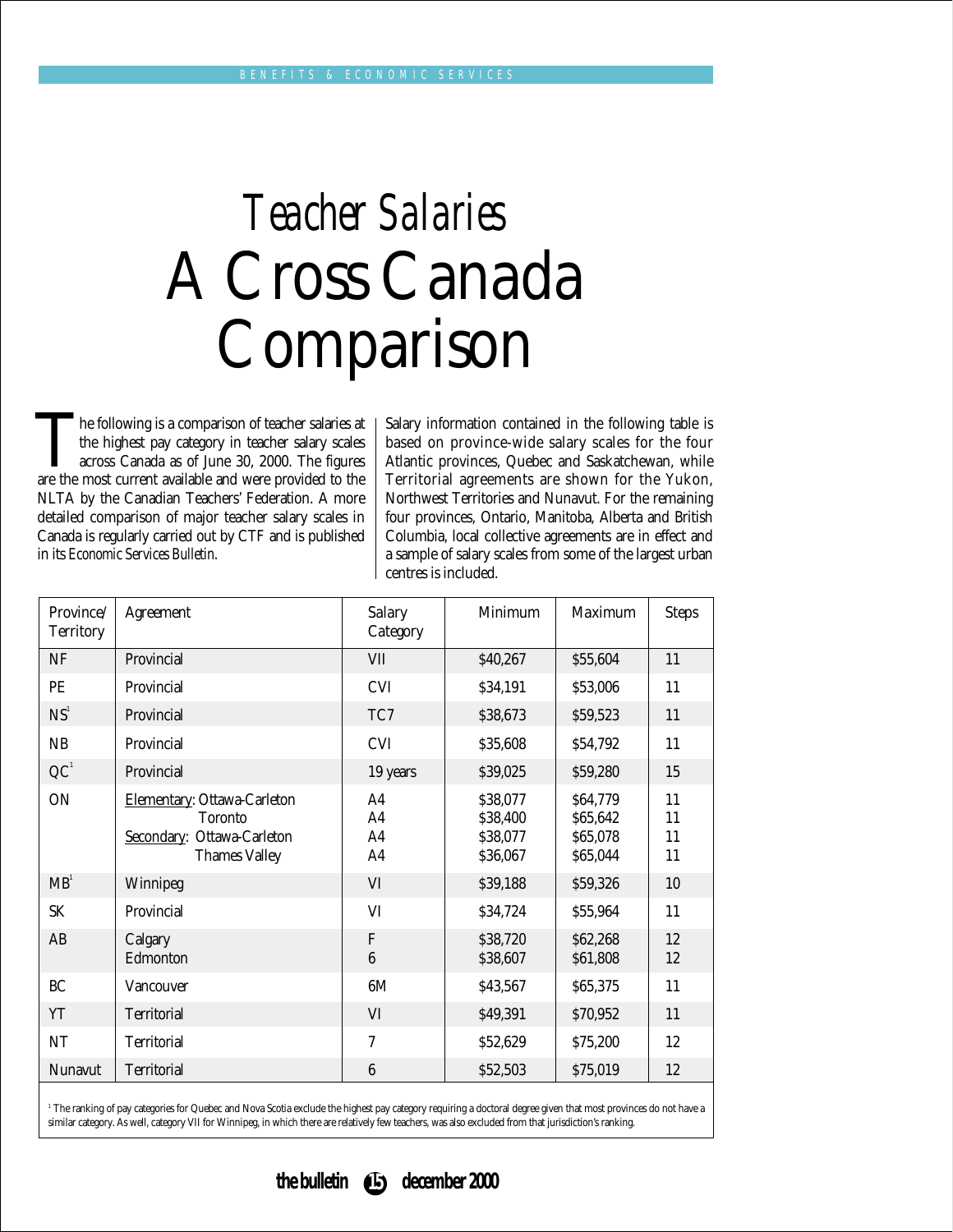## *Employment Insurance* Changes to Maternity and Paternal Benefits

*by* LLOYD HOBBS

s of December 31, 2000 there will be a number<br>of changes to the Employment Insurance regula-<br>benefits. These were first announced in the Federal budof changes to the Employment Insurance regulations as they relate to maternity and parental benefits. These were first announced in the Federal budget of February 2000. Parents whose children are born or adopted on or after December 31, 2000 are affected by these changes.

The most significant changes are:

1. A maximum of 50 weeks of combined maternity and paternal benefits are available. This is an increase from the old maximum of 25 weeks.

2. Parents now need 600 hours of insurable earnings, rather than the old requirement of 700 hours, to be eligible for these benefits.

3. There is no waiting period for the second claim when parents share these benefits.

4. Parents may earn \$50 or up to 25% of their weekly benefits whichever is the higher of the two amounts.

At present the employment insurance benefit rate is 55% of average weekly insurable earnings up to a maximum of \$413 per week.

## Salary Increase Effective November 1

Teachers are reminded that the third salary increase under the current Collective Agreement came into effect as of November 1, 2000. This is a 2% increase and the salary scale incorporating that increase is contained in Schedule C on page 43 of the Provincial Collective Agreement. Teachers' pay cheques for the first pay period in November (i.e. to November 3, 2000) reflected 3 days of this increase. The pay cheques for the pay period ending on November 17 reflect the full increase per pay period. All teachers should check to ensure that their new bi-weekly gross pay as of November 17 is correct in accordance with the new salary scale (i.e. annual salary in Schedule C divided by 26).

Teachers have been questioning whether their jobs will be protected if they avail of the maximum maternity and paternal benefit period. The answer is yes. Clause 17.01(a) of the Collective Agreement states: *Subject to Clauses 17.03, 17.05 and 17.06 Maternity/Adoption/ Parental Leave shall be grated without pay for a period of up to thirty-eight (38) continuous weeks when school is in session.* This translates into a full year of leave for a teacher.

As all teachers should now be aware, periods of approved leave may be purchased by the teacher as worked service towards their pension upon returning to work. There is a six month window of opportunity upon that return to purchase that time at the current contribution rate which is presently 8.5% of current salary. After that six month period the cost of purchase will be at full actuarial value.

Teachers wishing to avail of maternity/adoption/ parental leave should familiarize themselves with Article 17 of the Collective Agreement which can also be accessed at www.nlta.nf.ca under "publications - Collective Agreement."

Information on Employment Insurance is available at www.hrdc-drhc.gc.ca, the source used for this article.

*Lloyd Hobbs is Administrative Officer, Benefits and Economic Services Division, with the NLTA.*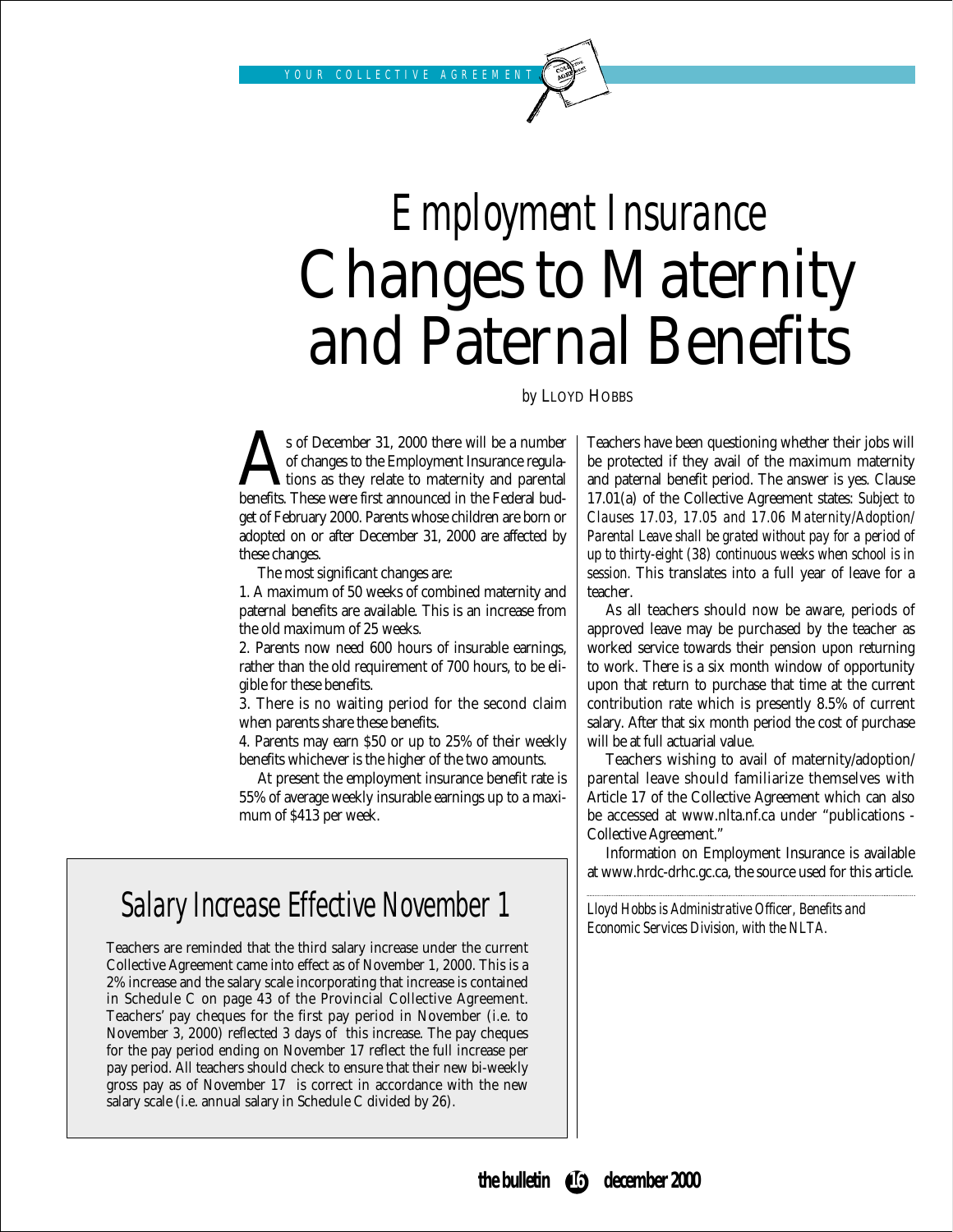## Notice Served to Begin Bargaining

*by* EDWARD HANCOCK

In accordance with Clause 43.01 of the Provincial<br>Collective Agreement and Section 26 of the Teachers' Collective Agreement and Section 26 of the Teachers' Collective Bargaining Act, the Association has served notice to the employer of its desire to begin the negotiation of a new Collective Agreement. Clause 43.01 permits such notice to be served up to ten months prior to the expiry date of the agreement. Because the current agreement expires on August 31, 2001, the earliest date that such notice could be served was November 1, 2000. The letter requesting the start-up of negotiations was hand- delivered to Treasury Board on November 2.

The President of Treasury Board is required, by Section 12 of the Teachers' Collective Bargaining Act, to direct the school board/government committee to begin the negotiating process. A response has been received from the President of Treasury Board, indicating that the Association's request to begin negotiations has been received and that the school board/government committee will be so directed. Discussions between the chief negotiators for the two negotiating teams will determine specific dates for negotiations to begin. It is expected that table talks will begin early in the new year. Upon the start of negotiations, teachers will receive regular updates by way of "Bargaining Briefs".

Following the meeting of Joint Council on October 20-21, your Provincial Executive met and gave final approval to the opening proposals for the upcoming round of bargaining. These will be presented to the school board/government negotiating committee at the first bargaining session. As soon as the opening proposals have been exchanged, teachers will be provided with copies of the opening proposals from both sides. In addition, a series of branch meetings will be arranged for the purpose of presenting and discussing the opening proposals.

*Edward Hancock is Assistant Executive Director of the NLTA.*

## **Diploma in TeleLearning and Rural School Teaching**

### *An opportunity for teachers to grow professionally and to upgrade their teaching certificates.*



The Diploma in TeleLearning and Rural School Teaching is designed<br>for teachers who have already completed a Bachelor of Education Degree. It is being developed to better prepare teachers who are teaching or who will be teaching in small rural or remote schools in Newfoundland as well as other Canadian provinces and countries. The diploma is comprised of a total of 30 credit hours (under normal circumstances one course is equivalent to three credit hours) including 18 **core** credit hours and 12 **elective** credit hours. The program outline is as follows:

#### CORE COURSES

| Education 4900: TeleLearning in a Rural School Intranet                 |
|-------------------------------------------------------------------------|
| Education 4901: Effective Teaching Strategies for Multi-grade/Multi-age |
| <b>Classrooms</b>                                                       |
| Education 4902: Special Needs in the Context of Rural Schools           |
| Education 4903: Leadership Perspectives in Rural Schools                |
| Education 4904: Contemporary Educational Issues in Rural Schools        |
| Education 4905: Resource-based Learning in the Context of Rural Schools |
|                                                                         |

#### ELECTIVE COURSES

| Education 4906: Career Development in the Context of Rural Schools            |
|-------------------------------------------------------------------------------|
| Education 4907: Curriculum Connections in Multi-grade/Multi-age Classrooms    |
| Education 4908: Rural Schools and Community Relationships                     |
| Education 4909: Rural Schools as Community Learning Centres                   |
| Education 4910: Curriculum Implementation in All-grade Rural Schools          |
| Education 4911: TeleTeaching in a Virtual Classroom                           |
| Education 4912: Student Assessment in the Context of Rural Schools            |
| Education 4916: General Classroom Music                                       |
| Education 4920-4930: Special Topics in TeleLearning and Rural School Teaching |
| • Education 4920: Literacy in Small Rural Schools                             |

*• Education 4921: The teaching of Art in Small Rural Schools*

#### FIELD-BASED EXPERIENCE

|  | Education 4913: Field-based Experience in a Rural School |
|--|----------------------------------------------------------|
|  | (TeleLearning) – 3 weeks                                 |
|  | Education 4914: Field-based Experience in a Rural School |
|  | $(TeleTeaching) - 6 weeks$                               |
|  | Education 4915: Field-based Experience in a Rural School |
|  | (Multi-grade/Multi-age Classroom) - 9 weeks              |

Applications for admission to the Diploma Program are considered three times per year and are available from the Office of Undergraduate Student Services, Faculty of Education. The deadlines for submission of applications are June 15 for the fall semester, October 1 for the winter semester and January 15 for the spring semester. For further information and/or application forms you can call 709-737-8586 (Undergraduate Student Services Office), or visit the Faculty of Education website at http://www.mun.ca/educ/ or the TeleLearning and Rural Education website at http://www.tellearn.mun.ca/diploma.

lemoi University of Newfoundland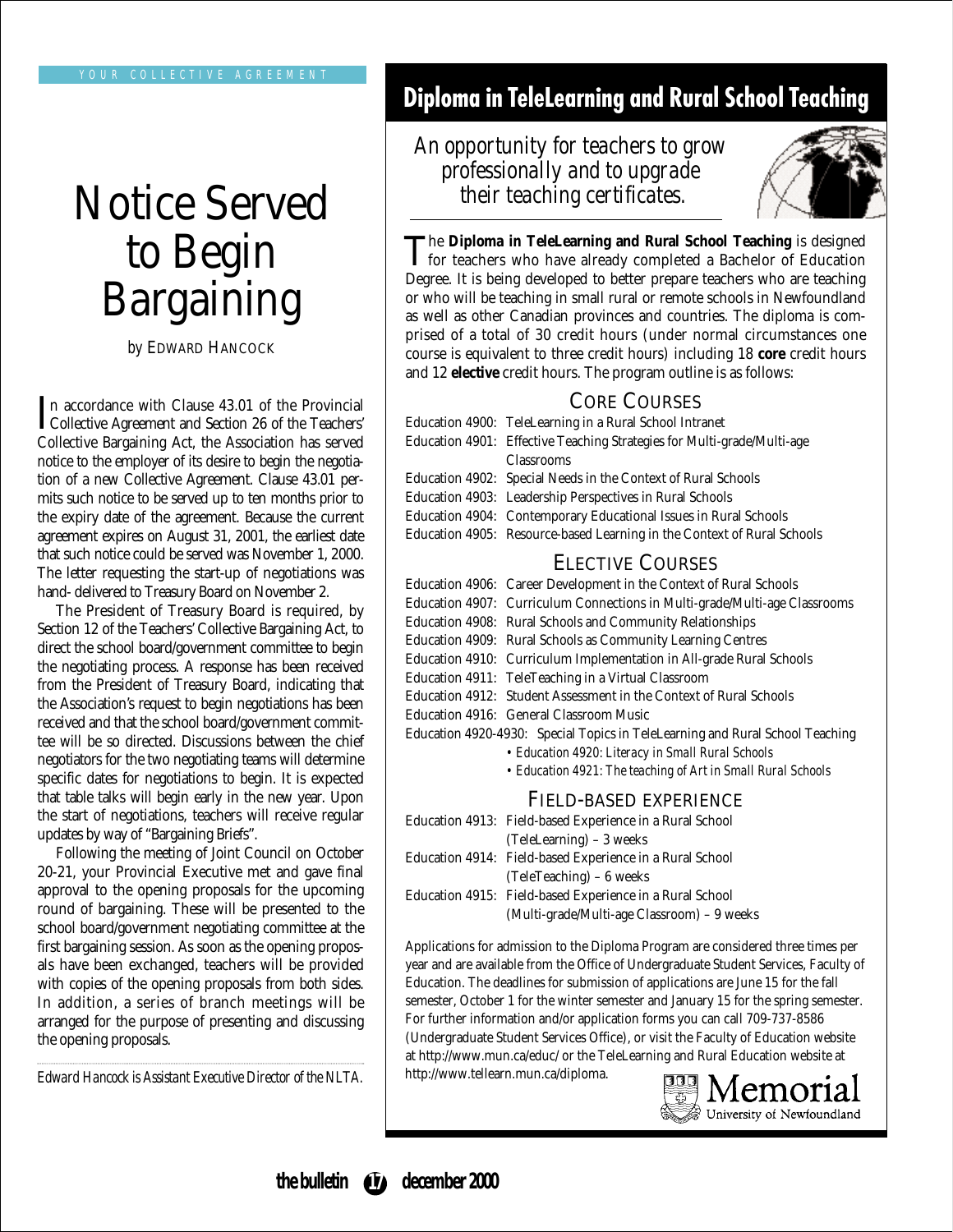The following are the NLTA representatives on the 2000-01 School Board-Teacher Liaison Committees. These committees are established in accordance with Article 5 of the Collective Agreement (Article 16 in Labrador West) to discuss, with representatives of their employer, local issues such as board policies, physical conditions of the school, curriculum issues, and holiday schedules, that impact on their work life yet are not grievable items under the Collective Agreement. Your Association sees these Committees as being valuable avenues for dealing with employer/employee issues at the local district level.

#### District #1 - Labrador

Dion Burry, *Nutak Labradorimi* GD, Davis Inlet A0P 1E0 478-8812 (s); 478-8947 (h); 478-8828 (f) Dave Gatehouse (C), *Coastal Labrador South* PO Box 7, Cartwright A0K 1V0 938-7291 (s); 938-7268 (h); 938-7467 (f) Stephen MacDonald, *Lake Melville*  PO Box 474, Stn C Happy Valley-Goose Bay A0P 1C0 896-5315 (s); 896-0875 (h); 896-4885 (f)

#### District #1 - Labrador West area

Darryn Cramm (C) PO Box 633, Wabush A0R 1B0 944-7731 (s); 282-3378 (h); 944-3105 (f) (*Two other representatives to be named*)

#### District #2 - Northern Peninsula/ Labrador South

Ernest Simms, *Aurora*  PO Box 241, St. Anthony A0K 4T0 454-8324 (s); 454-0026 (h); 454-0003 (f) Terry Casey, *Northern Light* PO Box 209, L'anse au Loup A0K 3L0 927-5742 (s); 927-5286 (h); 927-5240 (f) Denise Morris (C), *Coastal Labrador South* GD, Mary's Harbour A0K 3P0 921-6245 (s); 921-6367 (h); 921-6358 (f) Bernice LaVallee, *Belle Mer* PO Box 104, Flower's Cove A0K 2N0 456-2219(s); 456-2785 (h); 456-2537 (f)

#### District #3 - Corner Brook/Deer Lake/ St. Barbe

Gary Wilcott, *Deer Lake*  24 Walsh's Avenue, Pasadena A0L 1K0 686-5091 (s); 686-5309 (h); 686-5654 (f) Bill Chaisson, *Humber*  69 Stonehenge Place, Corner Brook A2H 3B4 634-5258 (s); 634-5415 (h); 634-5413 (f) Diane Curtis (C), *Taylor's Brook* PO Box 147, Jackson's Arm A0K 3H0 482-2413 (s); 459-5451 (h); 482-2413 (f) Irene Martin, *Table Mountain* PO Box 106, Woody Point A0K 1P0 453-2206 (s); 453-2503 (h); 453-2460 (f) Jean Murphy *Long Range* Cow Head A0K 2A0 243-2252 (s); 243-2064 (h); 243-2169 (f)

#### District #4 - Stephenville/Port aux Basques Paul Pinsent, *Appalachia*

6 Delaware Drive, Stephenville A2N 2X1 643-9672 (s); 643-6734 (h); 643-5044 (f) Ruth Tucker, *Burgeo* PO Box 66, Burgeo A0M 1A0 886-2543 (s); 886-2786 (h); 886-2731 (f) Bruce Burton, *Port aux Basques*  PO Box 24, Port aux Basques A0N 1K0 695-3551 (s); 695-2850 (h); 695-9704 (f) Hartley Cutler (C), *Rameaux*  PO Box 114, Ramea A0M 1N0 625-2283 (s); 625-2567 (h); 625-2151 (f)

#### District #5 - Baie Verte/ Central/Connaigre

Pat Howard, *Baie Verte Peninsula* PO Box 584, Baie Verte A0K 1B0 532-4288 (s); 532-8002 (h); 532-4199 (f) Allan Spencer, *Belleoram-Wreck Cove* Box 2, Site 4A, English Hr. West A0H 1M0 888-3426 (s); 888-6231 (h); 888-3428 (f) David Milley, *Exploits Valley* 210 Lincoln Rd, Grand Falls-Windsor A2A 1P8 489-5608 (s); 489-9537 (h); 489-1473 (f) Harvey Rice (C), *Green Bay* 1 Earle's Drive, Springdale A0J 1T0 673-3775 (s); 673-4128 (h); 673-2181 (f)

#### District #6 - Lewisporte/Gander

Craig Tucker, *Fogo Island* Site 4, Box 30, Joe Batt's Arm A0G 2X0 266-2560 (s); 658-3372 (h); 266-2384 (f) Dave Wicks, *Ganova* 43 Grandy Avenue, Gander A1V 1B3 256-2581 (s); 256-7831 (h); 651-2986 (f) Wayne West, *Hamilton Sound* PO Box 52, Carmanville A0G 1N0 534-2840 (s); 534-2463 (h); 534-2076 (f) Jim Small (C), *Notre Dame* PO Box 460, Twillingate A0G 4M0 884-5931 (s); 884-5141(h); 884-5281 (f)

#### ................... District #7 - Burin Peninsula

Gordon Brockerville, *Burin-Marystown* PO Box 895, Marystown A0E 2M0 891-2063 (s); 279-2009 (h); 891-1555 (f) Frank Crews (C), *Granforline* PO Box 813, Grand Bank A0E 1W0 832-2990 (s); 832-2866 (h); 832-0003 (f) Greg Pittman, *Rushoon-Terrenceville* Box 545, RR#1, Spanish Room A0E 2M0 443-2293 (s); 279-1316 (h); 443-2323 (f)

#### District #8 - Vista

Aubrey Dawe (C), *Landfall Branch* PO Box 186, Catalina A0C 1J0 468-7242 (s); 469-3268 (h); 468-1137 (f) Wayne Dawe, *Clarenbridge* PO Box 28, Lethbridge A0C 1V0 467-2785 (s); 467-2250 (h); 467-4357 (f) J. Wayne Pond, *Trinity, T. Bay* PO Box 131, Port Rexton A0C 2H0 464-3501 (s); 464-3438 (h); 464-3243 (f) Joe Slaney, *Placentia* Our Saviour King Academy Southern Harbour A0B 3H0 463-8756 (s); 463-8805 (f)

#### District #9 - Avalon West

Stella Johnson (C), *Bay de Verde* PO Box 36, Northern Bay A0A 3B0 584-3401 (s); 584-3272 (h); 584-3302 (f) Clarence Mercer, *Bay Roberts* PO Box 415, Shearstown A0A 3V0 786-0280 (s); 786-4103 (h); 786-1243 (f) Margaret Dunphy, *Conception Bay Centre* Woodford's Post Office, Holyrood A0A 4L0 229-3381 (s); 229-4326 (h); 229-4435 (f) Randy Ralph, *Lower Trinity South* PO Box 125, Carbonear A1Y 1B6 583-2330 (s); 596-6996 (h); 583-2344 (f)

#### .............................. District #10 - Avalon East

Marilyn Bennett, *St. John's Centre* 18 Glasgow Place, St. John's A1B 2B4 579-9071 (s); 753-9192 (h); 579-0090 (f) Art Callahan, *Waterford Valley* 145 Hamilton Avenue, St. John's A1E 1J2 745-9731 (s); 579-1000 (h); 745-0607 (f) Eugene Noble (C), *Conception Bay South* 5A Abraham Street, St. John's A1B 2P7 834-9847 (s); 754-1841 (h); 834- 6069 (f) Eric Hiscock, *Bell Island* PO Box 864, Bell Island A0A 4H0 488-2871 (s); 488-2466 (h); 488-9373 (f)

#### District # 11 - Conseil Scolaire Francophone Joseph Benoît, Ecole Sainte-Anne

CP 190 RR#1, La Grand Terre A0N 1R0 642-5771 (s); 644-2804 (h); 642-5164 (f) Marc Cormier, École Notre-Dame du Cap CP 170 RR#3, Cap St-Georges A0N 1E0 644-2070 (s); 644-2190 (h); 644-2262 (f) (*Third representative to be named*)

(C) = Chairperson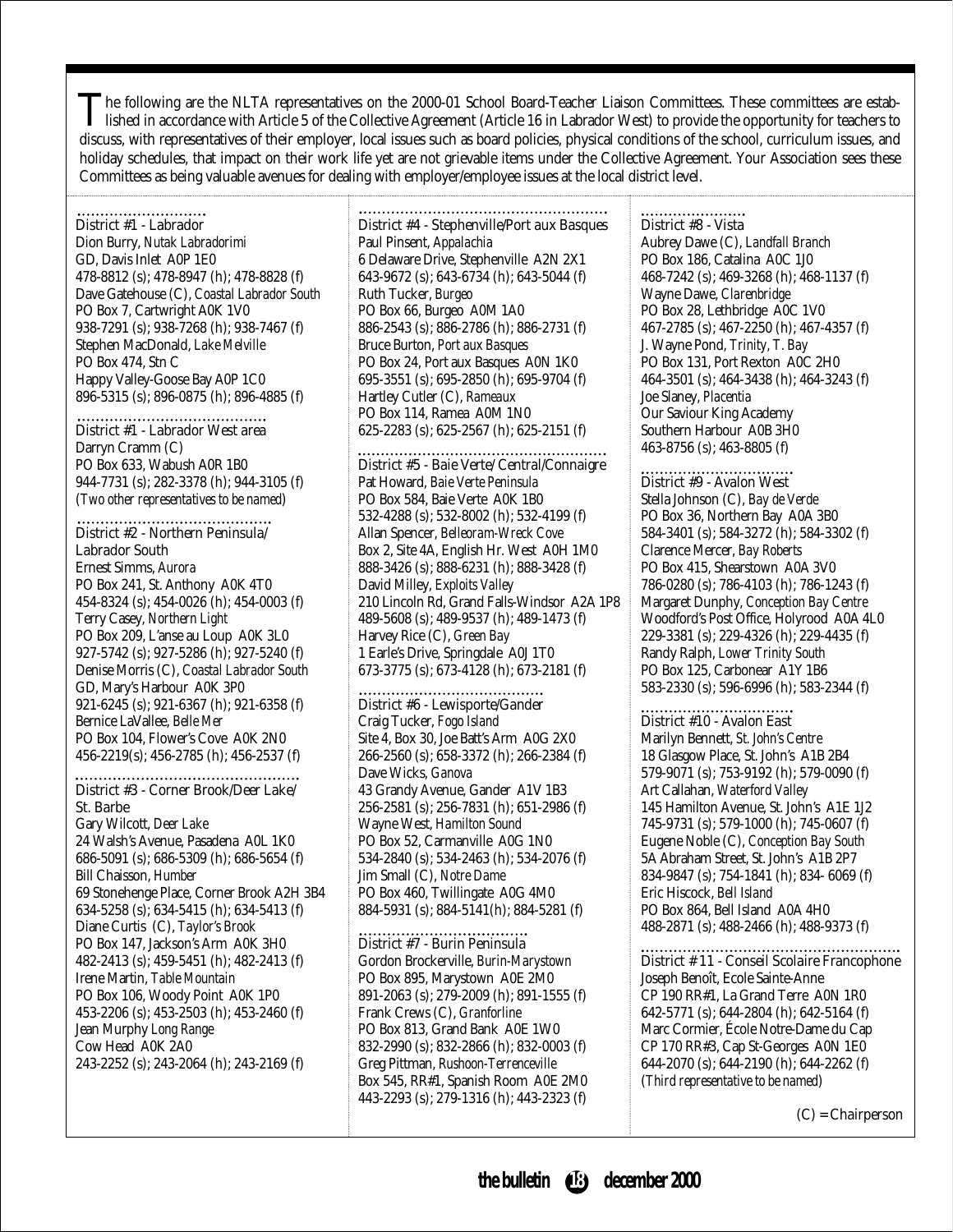## *NLTA Group Insurance Alert* Input Sought from Insured Members

*by* BARBARA LEWIS

All options of the NLTA's Group Insurance Plan will<br>be placed on the market in the Spring 2001 for bids<br>from all interacted incurrence companies. In approaching from all interested insurance companies. In preparation for that marketing process, the NLTA's Group Insurance Trustees are seeking input from all insured members: active, retired, on leave, etc.

At the October Joint Council Meeting, Branch Presidents were updated on the current financial status of the various insurance options. They also received a questionnaire on insurance priorities. This questionnaire has been mailed to all schools and to the Retired Teachers' Association of Newfoundland and Labrador.

Your input is now requested. The questionnaire is brief. You are asked to list your top five insurance priority issues and fax your reply to the NLTA Office as soon as possible. The original request for return was November 30, 2000. These priorities will be tabulated and used by the Trustees in designing the insurance market specifications. This is your chance to have input into how the insurance coverages may look in the future. Remember: new benefits cannot be added at the current rates unless other benefits are reduced. Retaining current benefits and adding others will require premium increases. In that case, insured members will have to pay higher premiums, *unless* NLTA can negotiate greater premium payments from government. Example: Insured members currently pay 100% of the Dental premiums. To add additional dental coverages, i.e. Orthodontics, will require a substantial increase in premiums. This premium increase will have to be passed on to insured members in the absence of a negotiated contribution from Government. Please keep this reality (among others) in mind, when listing your priorities. (The above example applies to all insurance coverages). This is your opportunity to tell the NLTA Group Insurance Trustees which coverages are most important to you. Please Reply.

*Barbara Lewis is Administrative Officer, Benefits and Economic Services Division, with the NLTA.*

## **On Course** and Online

Athabasca University's new Master of Arts -Integrated Studies (MAIS) provides graduate courses at a distance and online. The MAIS enables you to develop your own independent study plan across the Arts, Humanities, and Social Sciences.

#### **Specializations Under Development**  $(2001 - 2003)$

- · Educational Studies
- · Adult Education
- · Global Change
- · Community Studies · Information Studies

· Historical Studies

- · Feminist Thought
- 
- · Work, Organizations, and Leadership · Canadian Studies
- Cultural Studies

#### **Courses Starting January 2001**

All courses are offered by paced delivery unless otherwise specified.

- · Making Sense of Theory in the Arts and Social Sciences
- · Canadian and International Labour Education
- · Deciphering the Social World
- · Introduction to Distance Education and Training
- · Foundations of Adult Education
- · Experiential Learning
- · Special Topics: Gender Issues in Distance Education
- · Comparative Canadian Literature (home study)
- · Individual reading courses in various subject areas (home study)

Enrol in the program or take a single course.

## **Master of Arts -Integrated Studies**

1-888-206-2027, ext. 6792 www.athabascau.ca/mais/

Canada's pen University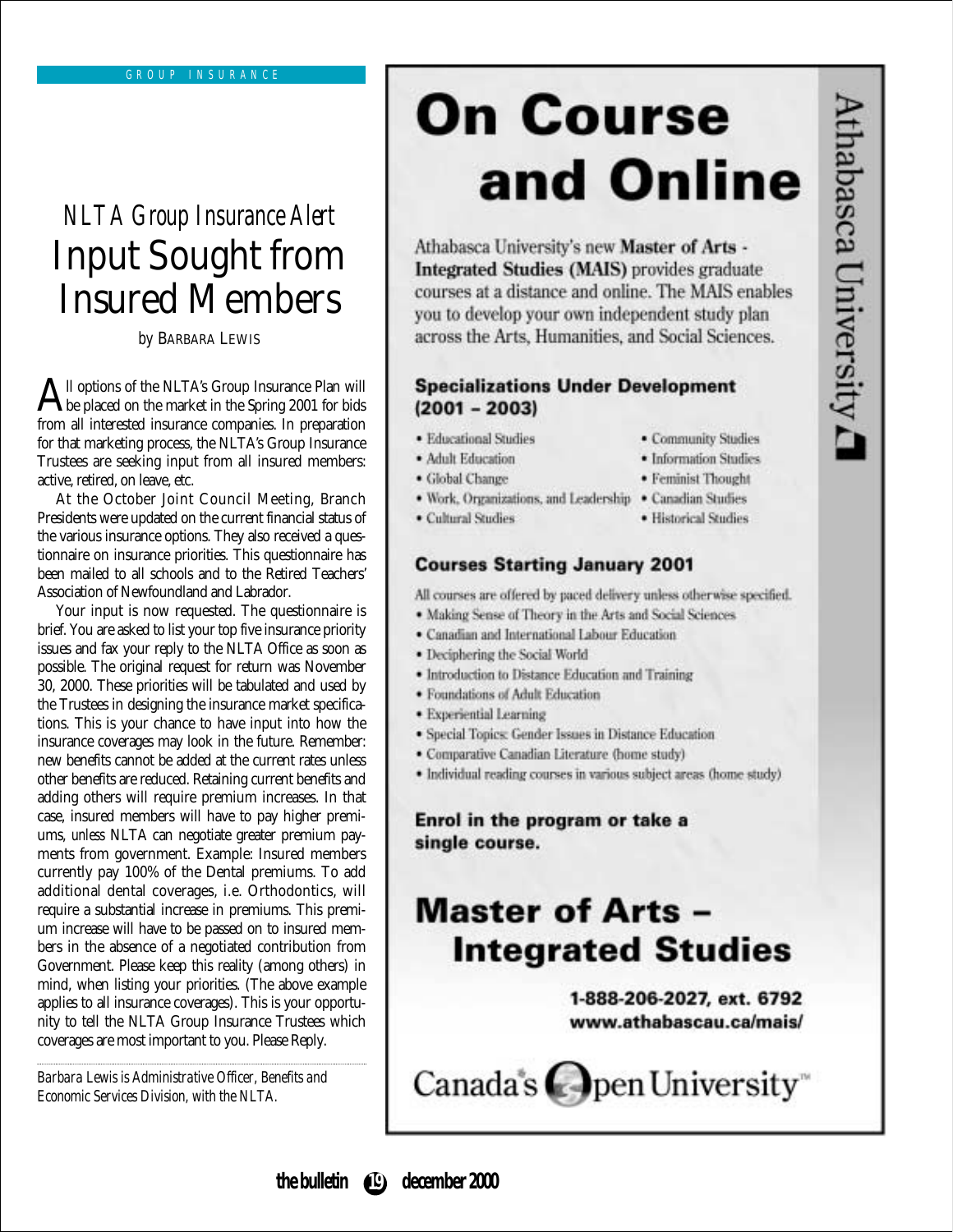

## Emotions Are a Life Puzzle

*by* MARIE WALL

If if can be very complex, with many components<br>that make up our world and our relationships.<br>Emotions are but one part of the larger picture of<br>who we are. Feelings drive much of what we do, often that make up our world and our relationships. Emotions are but one part of the larger picture of from when we eat to what our purpose is in life. Feelings can be a puzzle in our lives. A puzzle has many shapes and sizes, and while each piece is distinct from the others, it may also have many similarities. And while each emotion is valid in its own right, when they are put together you have a complete picture. Being emotionally illiterate, not knowing what you are feeling or what to do because of the feeling, can affect a person's esteem. It can be compared to not knowing the language while living in a foreign country. With the world of emotions being such a puzzle it is worth the bother to become more aware of them. Emotions are the language of life.

**"**Feelings act as messengers, internal responses to external experiences, which motivate us to action. Learning to pay attention to these messages…is essential for a healthy adult.**"**

Joyful and painful emotions are not to be judged as good or bad, but to be felt and accepted for what they are – messages, part of the bigger picture. They are a response to some events in life. They are messages that help us know what is happening, or not happening, and they give us direction for what may need to occur. Emotions are the basis for much of what we do and how we live. Experiencing the vitality of life is the desire most of us yearn for. Emotions play a big role in this quest.

Emotions are the basis of the language of relationships. Love relationships begin by intense feelings that are sparked at the start of a relationship. Very few, if any, people marry because of logical reasons. Whether the marriage is based on true love or personal need, the basis of marriage is most often emotional.

The fondness felt when a friend is near, the bonding of fun and play between comrades, or the intense love for your child are experiences that draw on your emotions. This also plays out in the classroom, your like or dislike for a student resonates with an internal response. Relationships, decisions, and actions are integrally connected to our emotional state. While most of our actions are based on our invisible internal drive few people are able to name what they are feeling at any given time.

Feelings and emotions have often been given a bad rap. In the body-mind duel, we have been taught to pay attention to the logical side of a battle. The mind has been valued more than emotion and often people are dismissed for showing strong emotion. There is also a gender difference when it comes to emotions; women have more permission to express their feelings than men. As well, women are often expected to carry the burden of doing the emotional work within a relationship or family. The perception is that men either do not feel or will not share their feelings. These attitudes shortchange everybody. We all have feelings and are capable of relating to others, yet it does require skills that may not have been learned at critical times in our lives.

Many people have never developed a good understanding of their emotional world because they have never been taught to recognize what they are feeling, the purpose of feelings, or what to do with them. Feelings are most often judged as good or bad, thus it is easier to say, "I am feeling good today," or "this is awful." It is more difficult to say what is the good feeling, whether it is confidence, ease, or love. The same is true when a person is feeling "bad".

Many people have a very poor understanding of their emotional life. How often have you heard someone say, "don't be so foolish", "get over it", or "stop crying". These statements discount a person's feelings and teach that it is not safe to express your emotions. It follows that if this happened on a regular basis the individual would stop trusting their emotions and sharing the experience with others. For the person who has discounted the feelings of another this is often the result of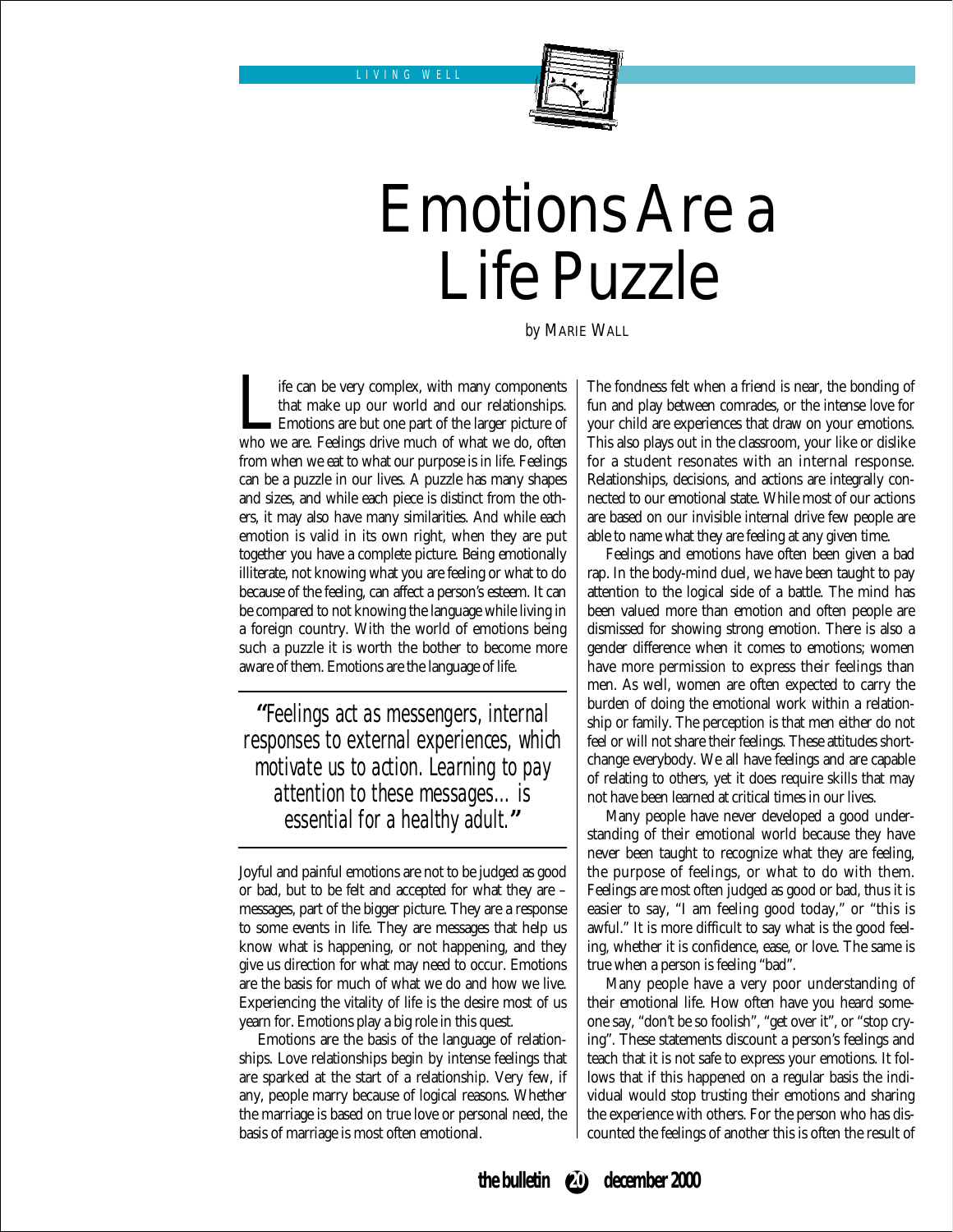#### LIVING WELL

being uncomfortable with feelings or unable to fix it for the other person. It is easier to dismiss the experience than listen to the person. Unfortunately this response can play a role in breaking the bond in a relationship.

Being emotionally literate is a challenge today for many adults. Feelings act as messengers, internal responses to external experiences, which motivate us to action. Learning to pay attention to these messages, to what is happening and what action needs to take place is essential for a healthy adult. We have all used traffic lights to know how to proceed. Emotions are the traffic cop of our body. There are red, yellow and green light emotions. The thing about traffic lights is we learned what they meant and how to respond early in our lives. It did not need to be relearned when we got our drivers licence, we just knew. We did not all learn about emotions as we grew up. As adults it becomes our responsibility to learn. The red light tells us we must stop. There are also emotions that tell us to stop, such as fear, guilt or shame. The yellow light warns to proceed with caution, as do anxiety and tension. Just as the green light signals to carry on, contentment and confidence are emotions that encourage us to move on in our lives. The thing to remember is, just as the traffic lights change and you act accordingly, so do emotions. We must listen to the message of the emotion and take action. Would you ever stay at a traffic light for an hour just watching it change or would you move with the signal? It is also important to move with emotions. Staying in anger, shame or guilt will result in being stagnated in our lives. Feel the emotion, listen for the message and act.

Being able to share our feelings, needs and insights enhances our relationships. Some of the predominate emotions that we deal with in our lives are anger, sadness, fear, joy, excitement and contentment. Expanding your emotional understanding will give you more confidence in dealing with this important area of life. If we are to know the language of emotions then we need to know what they are and what we can do with them. This makes the puzzle easier to decipher and enhances the essential elements of life, relationships, with others and ourselves.

*Marie Wall is an EAP Coordinator with the Employee Assistance Program for teachers. For confidential assistance contact Marie Wall (ext. 265) or Kathy Taylor-Rogers (ext. 242).*



The Murray Premises, St. John's For information, call 754-0823

Coming in January... DIG THEM BONES! An interactive drama designed to "play with paleontology."

## *Your Personal Loan … Our Personal Touch*

*Christmas Joy is in the Air*

Need some help to get the gifts you dream of giving…

At Newfoundland and Labrador Credit Union, we can help you give that dream gift.

Whether it's a loan, line-of-credit, or credit card you require, our courteous team will show you the way.

We offer:

- competitive rates
- convenient, flexible terms and payment schedules
- time-saving telephone, mail or e-mail service
- payroll deduction and direct deposit

So, no matter what the size of your dreams, come see us about making them come true.



#### Newfoundland and Labrador Credit Union

1 800 563 3300 www.nlcu.com

*It's all about people* **Isn't it**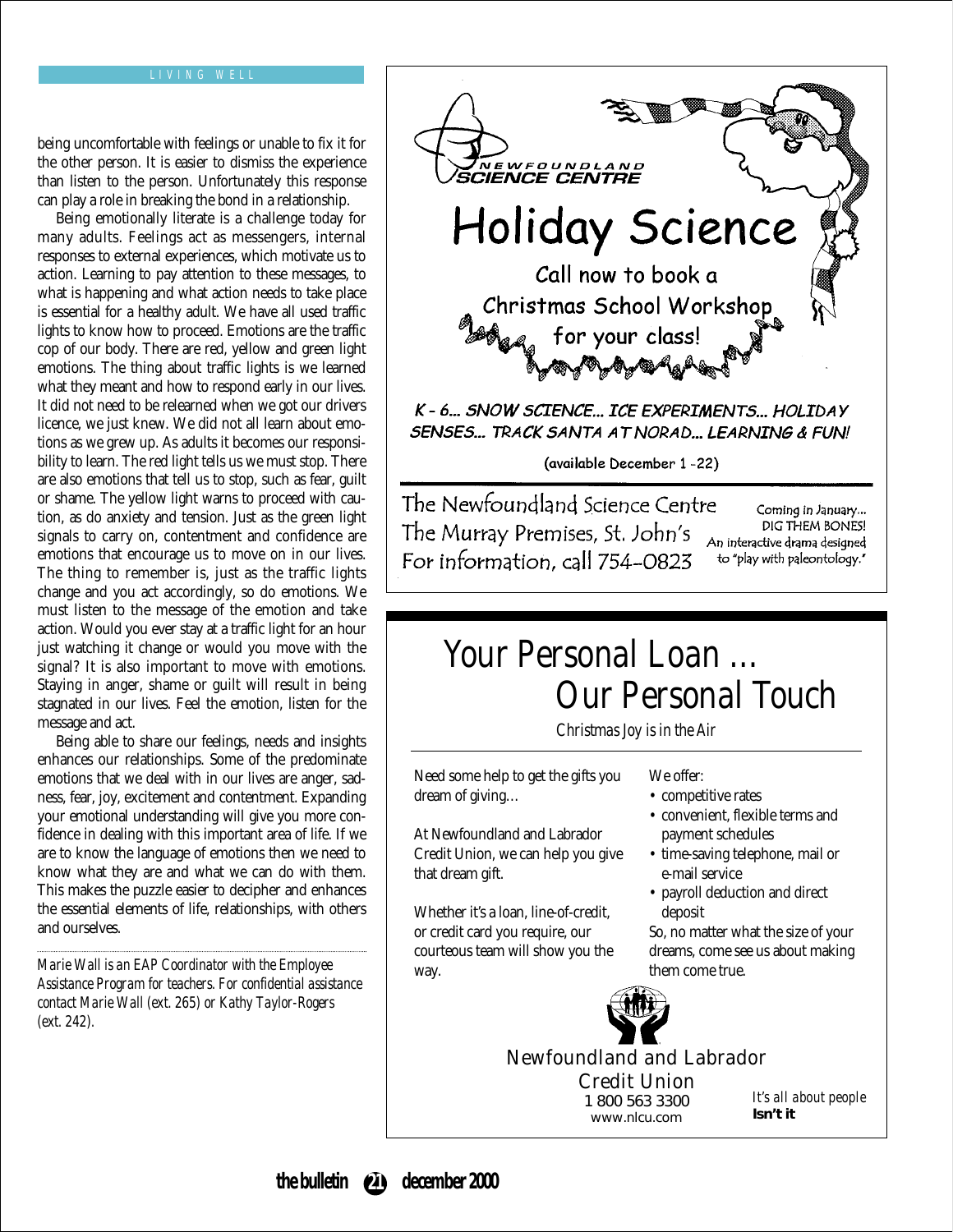## The Changing Nature of Teaching in Canada

*by* LESLEY-ANN BROWNE

I<sub>the</sub> n mid October I, along with several other NLTA Administrative staff, had the opportunity to attend the Canadian Teachers' Federation Demographics of the Teaching Profession Conference called "The changing nature of teaching in Canada". This conference was scheduled back-to-back with regularly scheduled CTF staff officer meetings therefore providing the opportunity to attend both. There were many sessions at the conference, some plenary where all attended while others were workshop sessions. Obviously I can only report on those that I attended, but if you wish any information on the conference feel free to contact me. If I did not attend the session, I can put you in touch with the person who did.

### **"**100% of school boards in Newfoundland and Labrador and the Territories expect hiring difficulties in 2001.**"**

The conference included a pre-conference workshop Saturday afternoon. I attended "The 'researchers' challenge; the needle in the haystack and/or the piece of the puzzle" presented by David Livingston, Professor at the Ontario Institute for Studies in Education. Although a very "dry" session, it did give participants the opportunity to share experiences and strategies to address the ongoing demands of research faced now and anticipated in the future.

The conference program was outstanding. It included sessions by Dennis van Roekel from the National Education Association (US), and John Bangs from the National Union of Teachers (UK). In this session the presenters described teacher needs for the United States and the United Kingdom and how the search for qualified teachers becomes more competitive. Both presenters agreed that teacher supply problems have taken on new meaning.

Other plenary sessions included: "The Changing Face of Public Education: Focus on the Teachers," a panel discussion; "The Teacher of the Future", an unusual characterization by Langdon Winner of the Rensselair Polytechnic Institute; "Response and Responsibility", another panel discussion on the responsibility of all education partners to address the issues of demographic realities; "What We Know So Far", presentations on research that is being undertaken to help us better understand the demographic patterns affecting education and issues related to teacher supply and demand.

Another workshop, "Wanted: French teachers for a small, friendly community in Northern …", looked at teacher shortages and how they will not be felt equally in all subject areas, in all parts of the country. The presenters, which included Dr. David Dibbon from Memorial University, looked at what will attract teachers to particular jobs in particular places and what options will need to be considered when no one answers the ad.

The workshop "Supporting beginning teachers" was an eye opener to the work carried out by Professional Development staff across this country. Their programs for beginning teachers are outstanding. This workshop addressed what is being done to support new teachers and what else can be done. A significant number of all those trained and employed as teachers leave the profession in the first five years. This session investigated the role of more experienced teachers, administrators, teacher organizations, and teacher employers in supporting and retaining new teachers.

A highlight of the conference was the session, "Demographics in Context", presented by Michael Adams, President of Environics. The purpose of this plenary was to situate the demographics of the teaching profession within the context of the many changes (social, political, economic, etc.) influencing public education.

During the conference CTF released the results of a survey conducted by Vector Research and Development Inc. between June 8 and July 10, 2000. It involved 272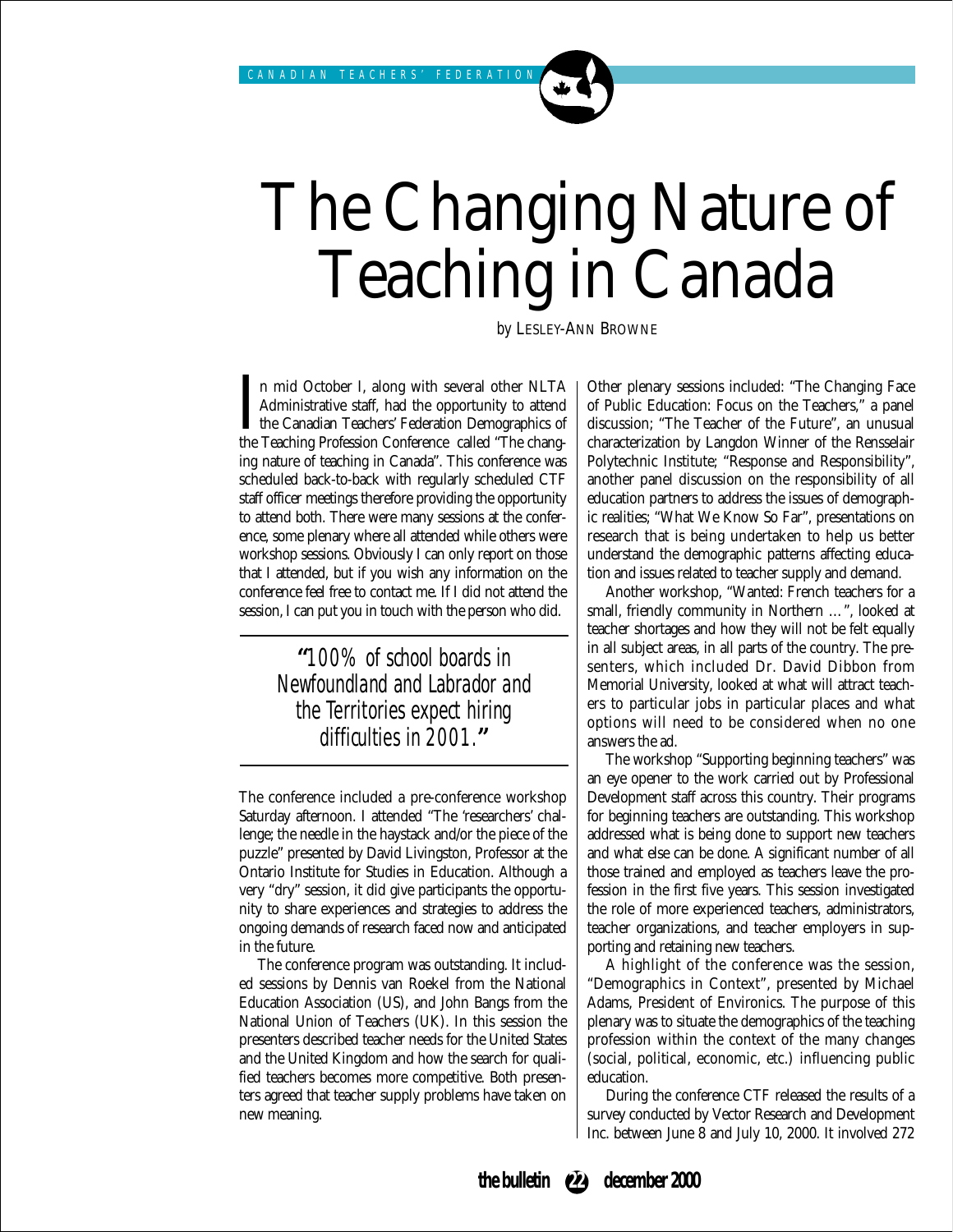school superintendents and other senior officials in school districts across the country. Some key findings of the survey were:

• Over 2/3 of Canadian school boards expect to have difficulty hiring teachers next year.

• 51% of school boards surveyed indicated they found it increasingly difficult over the last four years to attract qualified candidates for full-time teaching positions – especially in rural areas.

• 78% of school boards rated teacher retirement as the top factor contributing to the teacher shortages over the next five years, 70% said an increased number of students with special needs and 58% said fewer graduates.

• In the last four years there have been increased teacher shortages in subject areas in the field of general science, chemistry, biology and physics.

• The majority of provinces ranked speech therapists as the teachers most likely to be in short supply.

• The highest concerns about retaining beginning teachers were expressed by NWT school boards (67%) and Ontario school boards (60%).

• 3/4 of school boards had difficulty attracting substitute teachers in the last school year.

• 100% of school boards in Newfoundland and Labrador and the Territories expect hiring difficulties in 2001.

Because of the findings of the survey and data collected, CTF is calling for the following:

• increase the number of spaces in teacher training institutions;

• develop and support programs for beginning teachers;

• work to improve the conditions under which teachers teach and children learn;

• maintain supportive programs, resources and competitive remuneration packages;

• utilize the pool of substitutes and part-time teachers to fill full-time positions;

• provide greater opportunity for in-service and training;

• increase investment in public education and the provision of education resources.

In this brief article I have attempted to summarize a great deal of information, but I have only touched on a small amount of the material and resources that were available at this demographics conference. Obviously space limitations do not allow me to go into a more indepth description of the workshop sessions and information provided by the speakers and presenters. This overview, however, does provide the summary of the highlights and major discussions. It was truly a valuable experience.



### **Educators Deserve** *Peace of Mind* **.**

At Johnson Incorporated, we recognize that educators work in a very demanding and challenging profession. That is why we offer NLTA Members a Plan you can trust to be complete, comprehensive and conveniently accessible 24-hours a day, everyday.



**23 Free, Special Service Advantages, as well as** additional benefits available through **PS-HOME PLUS,**

**PS-AUTO PLUS,** and **PS-AUTO CLUB.**

Call today for a no-obligation Quotation:

## **1-800-563-0677**

*Your call will be directed to the Johnson office nearest you.*

Johnson is proud to serve NLTA Members from 14 branch offices throughout Newfoundland & Labrador, including:

5 locations in St. John s ¥ Mount Pearl ¥ Carbonear ¥ Corner Brook ¥ Gander ¥ Grand Falls-Windsor ¥ Long Pond ¥ Port-Aux-Basques ¥ Stephenville ¥ Labrador City.

Visit us online ... *www.johnson.ca*



**the bulletin december 2000 23**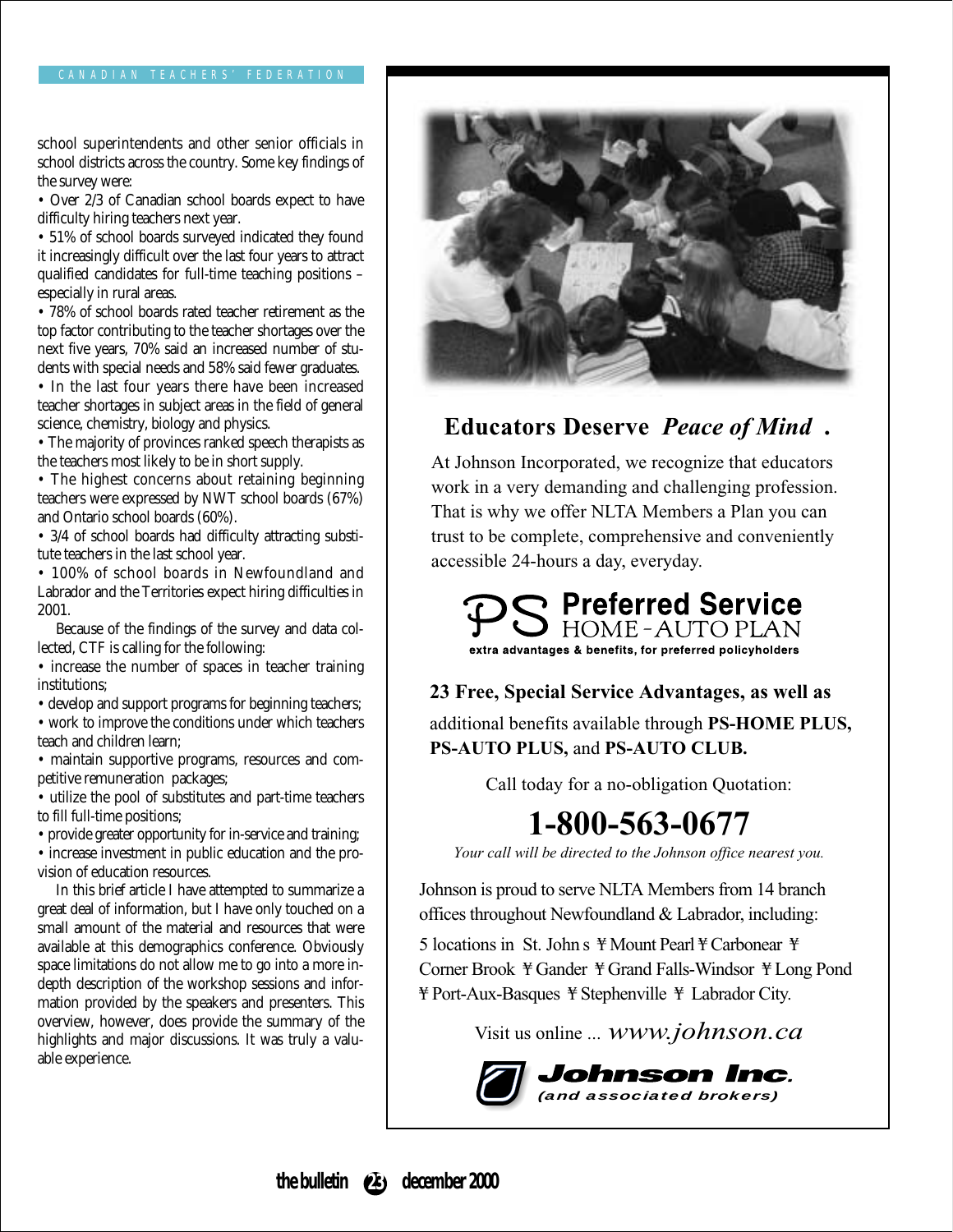PROFESSIONAL DEVELOPMENT

## *Project Overseas* The Malawi Trip

*by* ROBERT GOULDING

**W**epresentative for Project Overseas and then<br>received final confirmation in February by<br>the Canadian Teachers' Federation (CTF), I felt as representative for Project Overseas and then received final confirmation in February by though I'd won the lottery. I never imagined I'd get such an opportunity.

From that moment on, things began to move at a frantic pace – a host of vaccinations over Easter, stacks of reading material, and a four-day training program in Ottawa with other Project Overseas participants. Then it was off to Malawi, Africa in July.

We spent 1 ½ days in Amsterdam and then travelled to Nairobi, Kenya. Upon arrival at Nairobi International Airport at 5:30 a.m, following an 8 ½ hour flight, I was struck by the coolness – only 9˚C. One of my fellow teachers informed me that this temperature was the norm for the time of year.

Following a two hour stop over in Nairobi, we departed on another two hour flight to Malawi. The airport in Malawi was small but elegant and the smell of the African air was unique and encompassing at the same time. We were greeted by executives of the Teachers Union of Malawi (TUM) – the Secretary General, his assistant and the Executive Secretary. They were very pleasant and friendly as they welcomed us to their country.

After a 30 minute drive we arrived at our lodgings. The owner made us feel welcome from the very outset and the accomodations were quite pleasant, clean and very "homey". The scenery from the back patio was gorgeous and the realization that I was in Africa finally set in. After getting acquainted with our "home" and staff we were treated to a tasty lunch of Chombo, the staple fish of Malawi. Then it was nap time. I shared a very spacious room for four weeks with Dino DePaoli, a History teacher from Alberta. Dino is a great ambassador for Canada, an excellent teacher, and a true gentleman.

Over the next three days we met with TUM executives, visited their offices, and toured the inner city. The highlight of those three days, however, was visiting the local schools.

Meeting teachers and students that first Friday in the three school visits was one of my greatest experiences. I was totally amazed at the integrity, professionalism and grace these Malawians brought to their students and classrooms. There were 48 teachers for 3,124 students! To complain is not part of the Malawian culture and smiles were always apparent.

Monday was our first day of teaching at National Resources College where for three weeks I taught Biology to the student teachers. Our daily routine consisted of rising at 6:00 a.m., off to school at 7:00 a.m. with classes beginning at 7:30 a.m. Our school day ran from 7:30 a.m. to 4:30 p.m. with an hour for lunch and teaching upwards of five hours of classes a day. A hectic schedule for sure and most nights during those three weeks, lights were out for me at 9:30 p.m.



Robert Goulding and four young students posing in front of the entrance to their school.

Our group had an opportunity to travel for each of the three weekends we were in Malawi. From river safaris to National parks, pottery shops to local craft stores, Lake Malawi, the British Embassy and the African villages, we tried to do and see it all. But it was the Malawian people who made our experiences so enjoyable – from the four-year-old carrying water in the village to the local school headmaster doing everything from teaching to plumbing, carpentry and entertaining visitors. I will never forget their smiles and their warmth.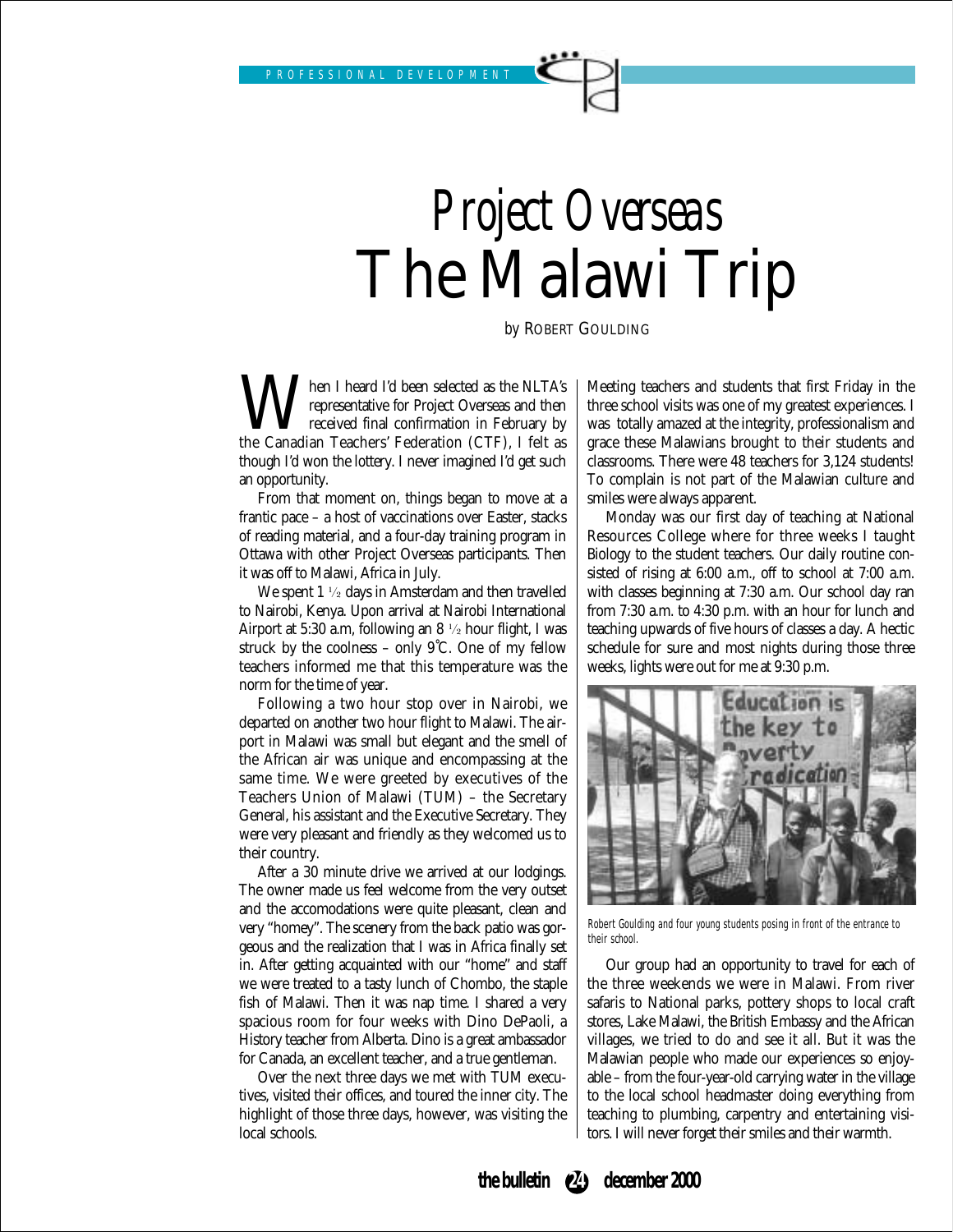#### FEBRUARY 14, 2001

It is very difficult to sum up a month in Africa in one small article. It was everything I thought it would be – a life changing experience, one which I hope to have an opportunity to do again some day.

I owe a sincere thank you to the Newfoundland and Labrador Teachers' Association for their sponsorship and endorsement of this program and also to the staff of the Canadian Teachers' Federation who went far beyond the call of duty. They truly are a professional group of people who were incredible to work with. I would like to thank the seven teachers who taught me many new things both before and during our trip to Malawi. I would also like to extend my thanks to the staff and students of Basque Memorial All Grade in Red Bay, Labrador. Their encouragement and inspiration stayed with me throughout my experience in Malawi. But most importantly, a very sincere thank you to the hard working teachers of Malawi with whom I had the privilege to teach. They truly are an inspiration and make me very proud to be a teacher.

**"**In four short weeks the teachers of Malawi taught me more about education, commitment and caring than I have experienced in my life time.**"**

In four short weeks the teachers of Malawi taught me more about education, commitment and caring than I have experienced in my life time. I learned about life and learning, to be truly happy with what I have and to live life to its fullest.

Project Overseas has been a highlight of my teaching career. I am truly proud to be a teacher from Newfoundland and Labrador and have enjoyed the privilege of representing Canada in such a worthwhile and powerful project. To other Newfoundland and Labrador teachers who are "thinking" about Project Overseas – don't think any more – act now! Get your application in. You will be thankful you did.

If you would like to know more about my Project Overseas experience feel free to contact me. I would be quite pleased to share my experience with you.

*Robert Goulding is a teacher at Mountain View Collegiate in Roddickton. He can be contacted at Tel: 709-457-2430 (school) or via e-mail: rbgouldi@stemnet.nf.ca.*

## JANEWAY DAY

An opportunity to teach children

**V** very year, Janeway Day in the schools provides an opportu-**A** nity for children in this province to help other children. In fact, since 1986, students and teachers in Newfoundland and Labrador have donated more than



\$610,000 to the Janeway. That's something for us to be proud of!

Make sure you participate in Janeway Day 2001; here's how:

BEFORE FEBRUARY 14TH...

❤ Announce the project and explain what's involved.

**EXECUTE:** If possible spend some time discussing the Janeway Hospital with your class or have a student who has been a patient at the hospital tell classmates about the experience.

ON FEBRUARY 14TH...

❤ Ask students (and teachers) to forego the equivalent of recess monies for this one day. (That's their donation to the Janeway.)

AFTER FEBRUARY 14TH...

❤ Principals should deposit the donations and write a cheque to their NLTA Branch President. Branch Presidents will then send a cheque to the NLTA (make out to "Janeway Day in the Schools Fund") by February 28th.

**Note:** To receive a receipt, give your name, address, and amount of donation to the principal with the money from your class, who will forward this information to the NLTA.

\* If you are sending your donations directly to the Janeway, *please* indicate on your cheque "Janeway Day in the Schools".

Janeway Day in the Schools is an annual fundraising effort sponsored by the Newfoundland and Labrador Teachers' Association in conjunction with the Newfoundland and Labrador School Boards Association. It is the only fundraising effort sponsored by the NLTA.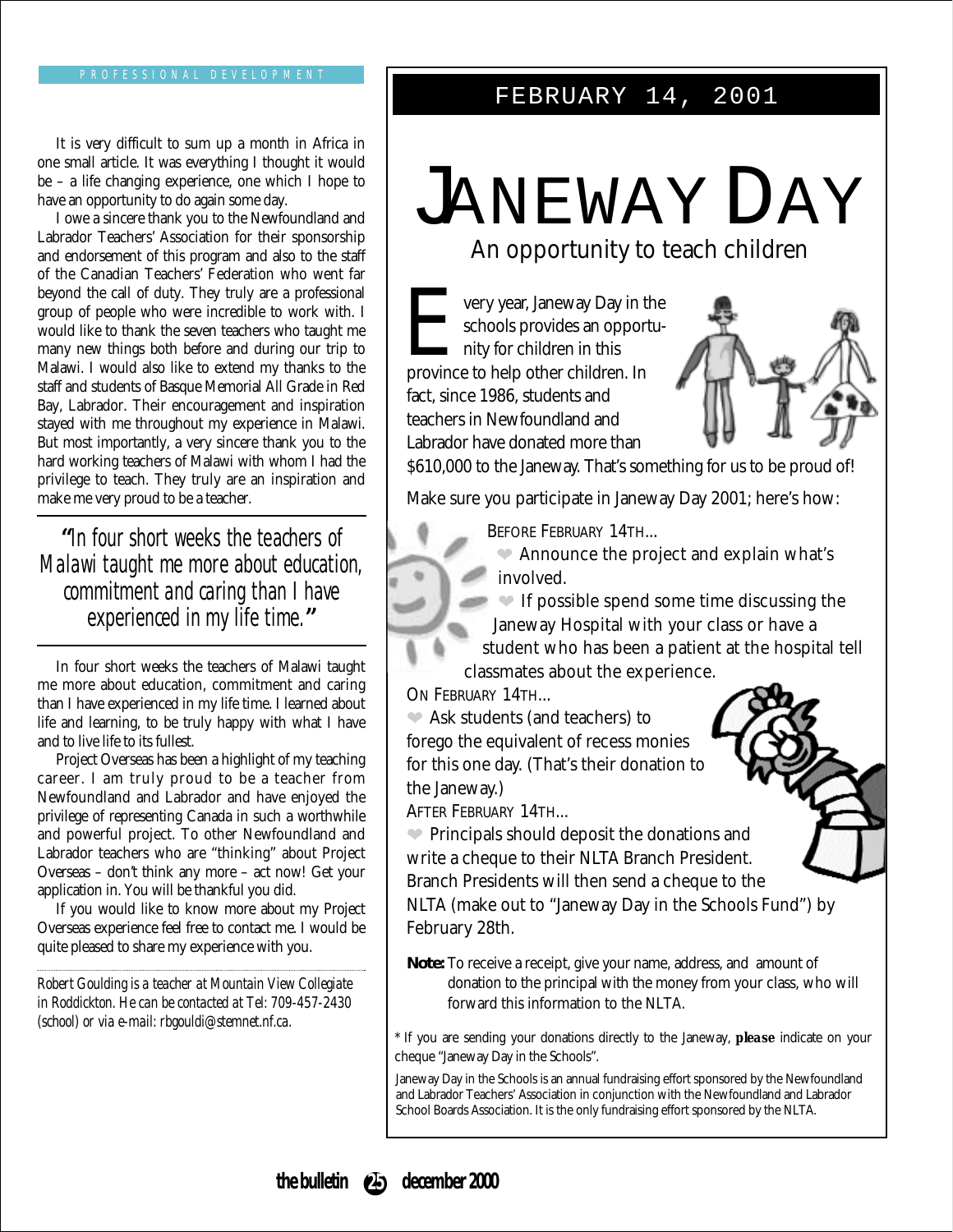## *A New Century of Learning* The Roles of Educational Personnel

*by* WAYNE NOSEWORTHY

The June 2000 issue of *The Bulletin* gave an overview of my experiences at the International Labour Organization's (ILO) meetings concerning lifelong learning, held in Geneva, Switzerland in overview of my experiences at the International Labour Organization's (ILO) meetings concern-April of 2000. This article fulfills my commitment to focus in more detail on many of the issues raised at the international forum.

The "platform" for discussions at these meetings was a background paper titled "Lifelong Learning in the Twenty-first Century: The Changing Roles of Educational Personnel", prepared through the coordination of Mr. Bill Ratteree, Education Sector Specialist, Sectoral Activities Department of the ILO. Based on the findings of Mr. Ratteree's research and the debate at the sessions in Geneva, I offer the following observations. My commentary will be devoted to two fundamental aspects of the deliberation.

#### Lifelong Learning Systems: Concepts, Policies, Access and Funding

In an effort to be concise, I will represent the key findings and conclusions in point format.

• The need for learning to be a lifelong function is a now widely accepted conceptual change.

• The need for lifelong learning is driven by social and economic concerns.

• Lifelong learning systems are still in their infancy and plagued by a lack of any learner-centered approach and/or culture of learning.

• Developed and developing countries must commit to: a) universal enrollment in primary and elementary school;

b) universal literacy and numeracy;

c) greater access to secondary/higher education;

d) adequate transition from schooling to work.

• Throughout the world community, 130 million children have no access to even basic education; two-thirds of these are girls.

• Millions more do not reach even Grade 5, a standard benchmark for minimal learning in the international community.

• It is estimated that in excess of 900 million people over the age of 15 years are illiterate; this represents one-sixth of the world's population.

• Most developing countries are investing much less than 6% of GNP, which is seen as a recommended minimum standard for elementary/secondary schooling.

• The funding for adult education is limited to less than 1-2% of GNP in developing countries.

• The 1990's saw a worldwide slowdown in the recruitment of teachers, leading to an increasingly huge gap between the less developed and most developed countries, as it relates to pupil participation.

• Fewer males are entering the teaching force worldwide, in a dramatic fashion, leading to a feminization of the teaching profession.

The conclusion reached by participants is that the world community must recognize the paramount importance of education as the key to social and economic advancement throughout the world but particularly in the less developed countries.

#### Educators: Roles, Responsibilities and Professional Development

The responsibilities and ever-changing roles of educational personnel are at the heart of developing a strong educational system and stable society in nation states worldwide.

Recognizing the depth of analysis and the scope of debate that encompassed this particular dimension, it is my intention to devote my next, and concluding article, in this series to the importance of teachers, teacher leaders, and learning environments.

*Wayne Noseworthy is Executive Director of the NLTA.*

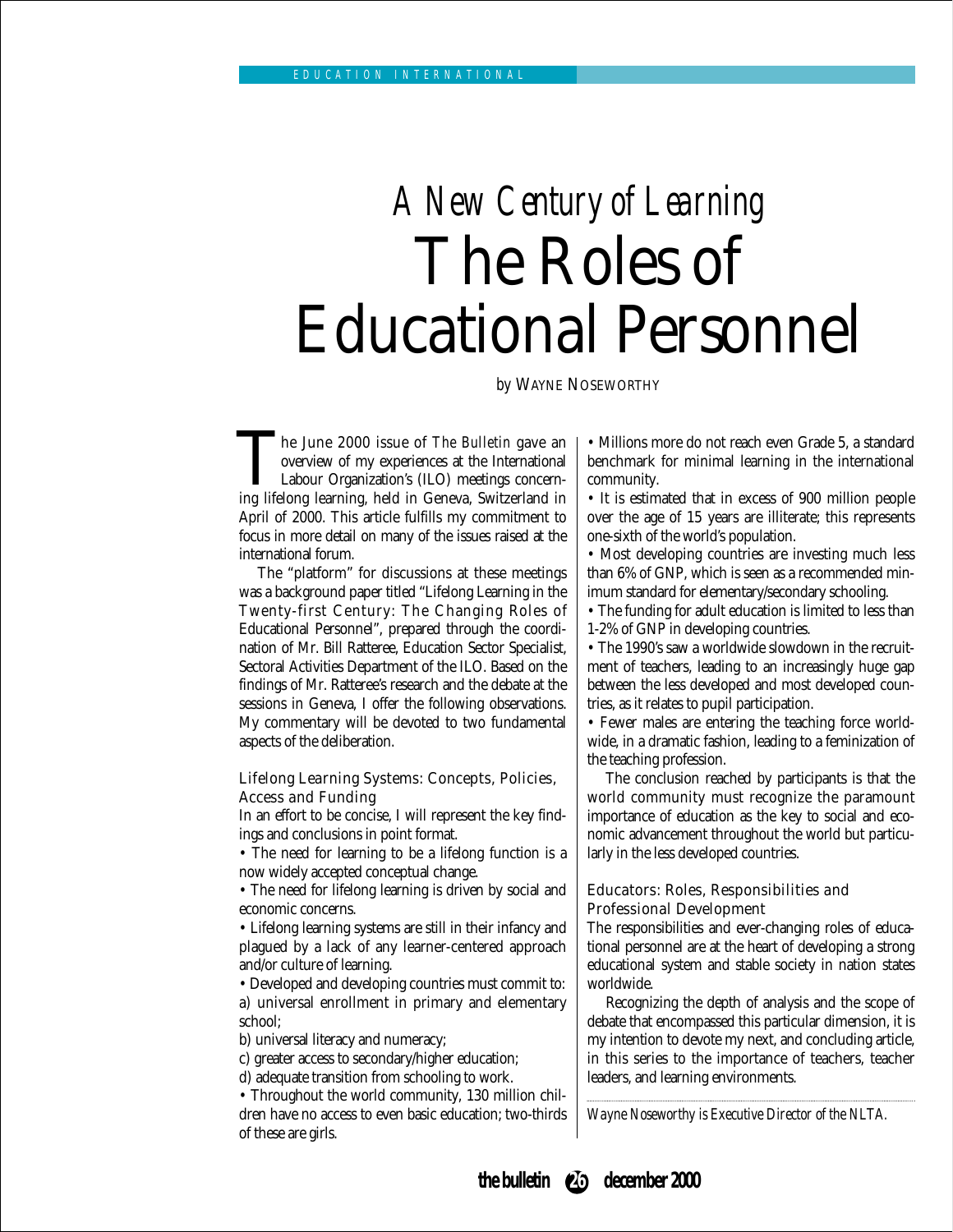## RESOURCES

#### SCULPTURE VULTURES: HOW TO MAKE FABULOUS SCULPTURES FROM USED PAPER

*Sculpture Vultures*, by Susan Rennick Jolliffe and Jane Ellens, is an instructional book for creating wonderful sculptures from discarded paper and cardboard. It is for anyone who can hold a pair of scissors – children, parents, and grandparents (with or without the kids!) interested in the art of play. Teachers searching for curriculum-friendly projects will find *Sculpture Vultures* useful for art, drama, history, language arts and science.

This book will guide you with simple, well-illustrated steps to create skill-building art projects cleverly disguised as fun. *Sculpture Vultures* offers an exciting, environmentally sound approach to transforming discarded paper such as cereal boxes and old magazines, into masks, headdresses, marionettes and creatures.

*Sculpture Vultures* (ISBN 1-894263-29-4) is published by General Store Publishing House, 115 pages, spiral bound, \$18.95.

#### HOIST YOUR SAILS AND RUN

*Hoist Your Sails and Run*, by Robin McGrath, is a delightful story about Emma Trimm and Aquin White who live in Portugal Cove, Newfoundland. The story evolves around a high school science project on the mysterious giant squid. Aquin knows his ancestor, Tommy Picco, encountered a giant squid in the waters off Portugal Cove in 1873. Through his adventures and events of the summer they come to understand the importance of the legendary creature in the life of Aquin's ailing grandfather. Tuckamore Books, \$11.95, soft cover.

## Quality Masters and Graduate Courses for professional development or certification purposes



www.norcol.ac.uk/pgas/foyer or e-mail: n.coutts@norcol.ac.uk

## **By distance from Scotland**



## **Mathieu Da Costa Awards Program 2000-01**

The Mathieu Da Costa Awards Program was launched by the Government of Canada in February 1996 and is administered by the Canadian Teachers' Federation. The program invites elemen-

tary and secondary students (ages 9 to 18) to research, discover and celebrate the contributions made by Canadians of Aboriginal and diverse ethnocultural origins to the building of Canada. It enables students to develop a more inclusive appreciation of Canadian citizenship and identity.

#### **DEADLINES**

Entries accompanied by the Consent Form must be postmarked no later than JANUARY 12, 2001.

FOR FURTHER INFORMATION on categories, theme, criteria and format, contact: Canadian Teachers' Federation, 110 Argyle Avenue, Ottawa, ON, K2P 1B4

- Tel: (613) 232-1505 Fax: (613) 232-1886
- Website: www.ctf-fce.ca
- Contacts: jgall@ctf-fce.ca or dsolo@ctf-fce.ca





Please be advised that the NLTA Building will be closed from December 23rd to January 1st (inclusive) to allow staff to enjoy the holiday season